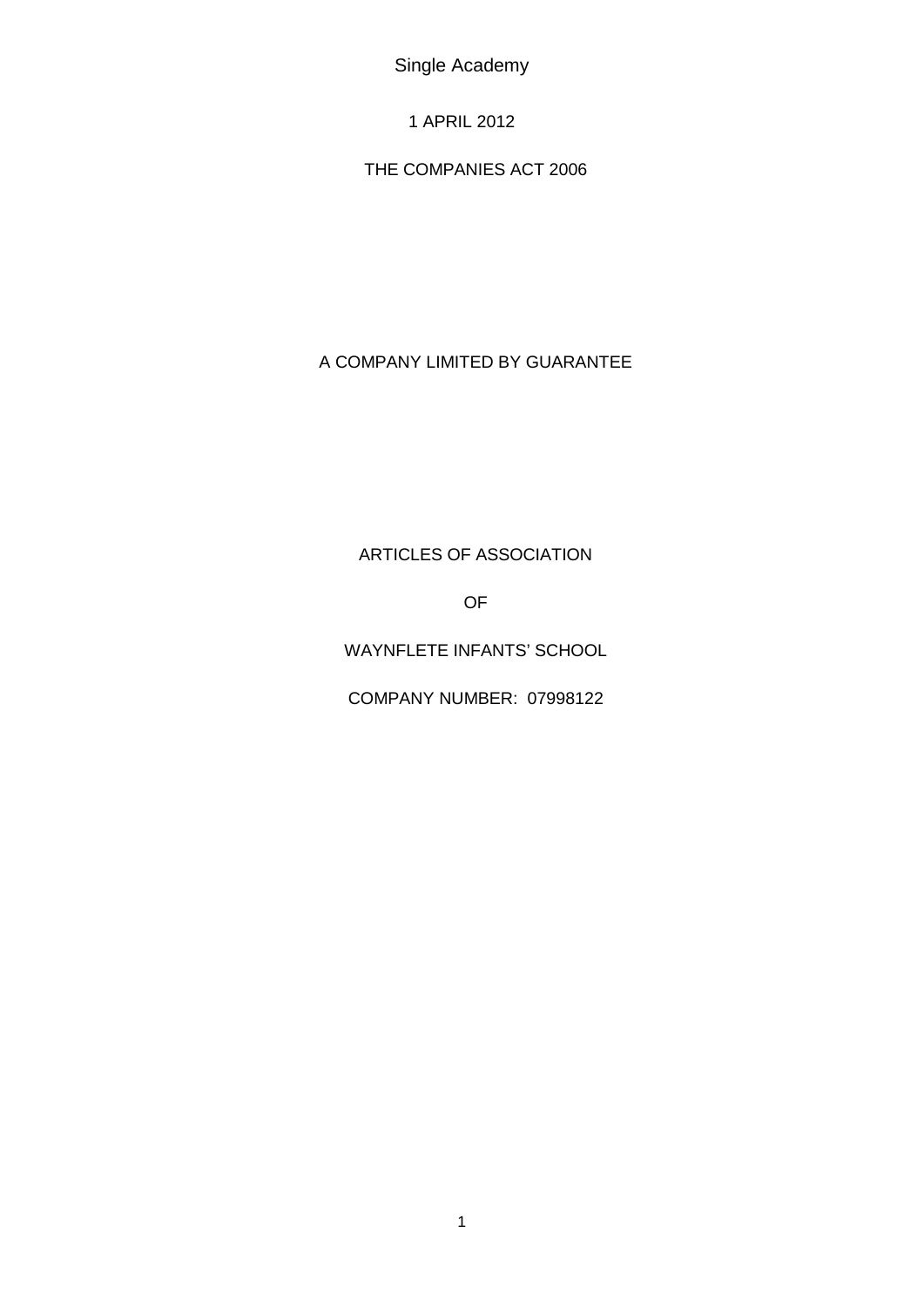Single Academy

### THE COMPANIES ACT 2006

# COMPANY LIMITED BY GUARANTEE

### ARTICLES OF ASSOCIATION

#### OF

#### WAYNFLETE INFANTS' SCHOOL

#### INTERPRETATION

- 1. In these Articles:
	- a. "th**e Academy**" means the school referred to in Article 4 and established by the Academy Trust;
	- b. "**Academy Financial Year**" means the academic year from 1<sup>st</sup> of September to 31<sup>st</sup> of August in any year;
	- c. "**the Academy Trust**" means the company intended to be regulated by these Articles and referred to in Article 2;
	- d. "**Additional Governors**" means the Governors appointed pursuant to Article 62 and 62A;
	- e. "**the Articles**" means these Articles of Association of the Academy Trust;
	- f. "**Chief Inspector**" means Her Majesty's Chief Inspector of Education, Children's Services and Skills or his successor:
	- g. "**clear days**" in relation to the period of a notice means the period excluding the day when the notice is given or deemed to be given and the day on which it is given or on which it is to take effect;
	- h. "**financial expert**" means an individual, company or firm who is authorised to give investment advice under the Financial Services and Markets Act 2000;
	- i. "**Funding Agreement**" means the agreement made under section 1 of the Academies Act 2010 between the Academy Trust and the Secretary of State to establish the Academy;
	- j. "**Further Governors**" means the Governors appointed pursuant to Article 63 ;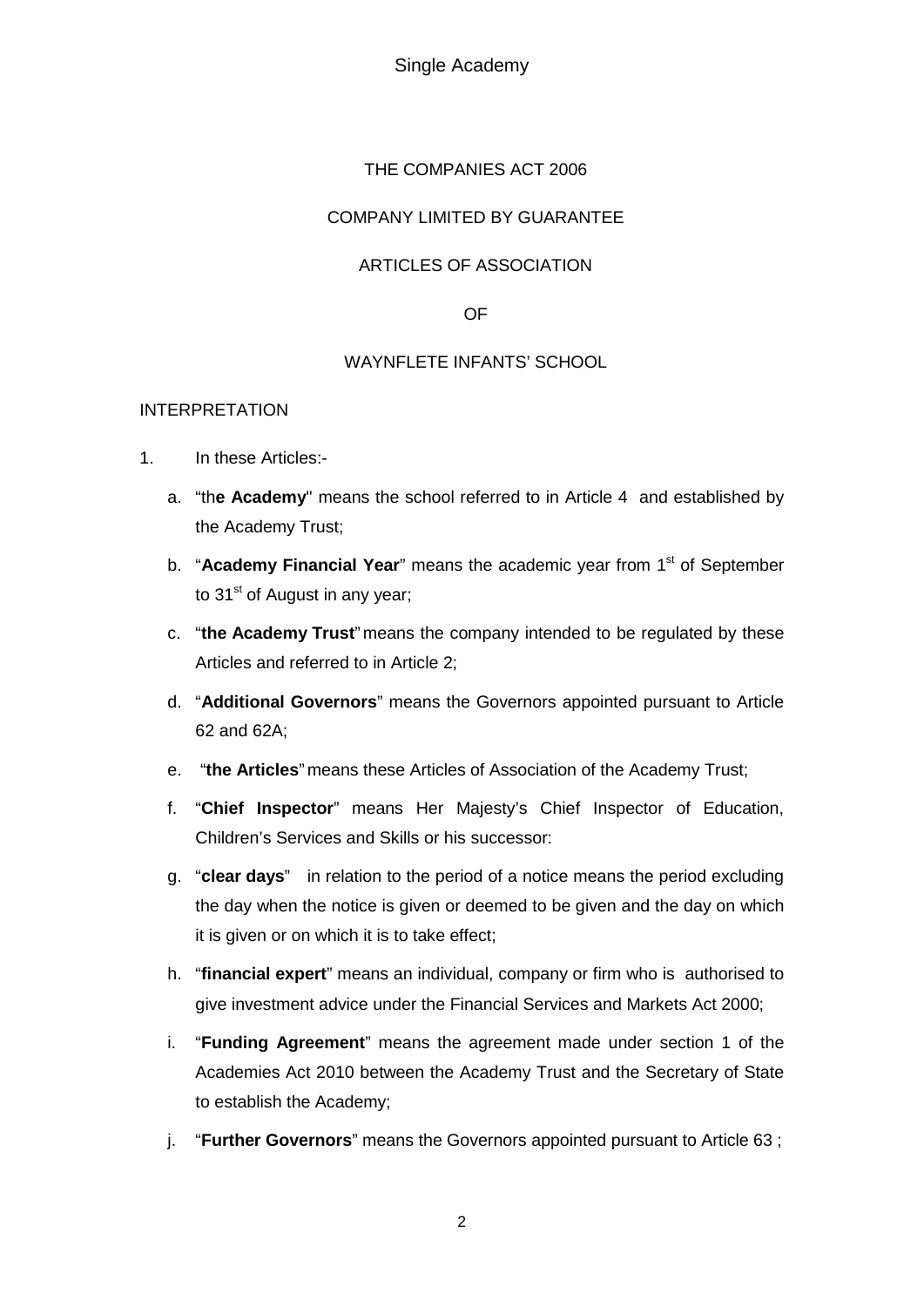- k. "**the Governors**" means the directors of the Academy Trust (and "Governor" means any one of those directors), subject to the definition of this term at Article 6.9(b) in relation to Articles 6.2-6.9;
- l. "**the LA**" means the local authority covering the area in which the Academy is situated;
- m. "**the LA Governor**" means the Governor who may be appointed pursuant to Article 51;
- n. "**Local Authority Associated Persons**" means any person associated with any local authority within the meaning given in section 69 of the Local Government and Housing Act 1989;
- o. "**Member**" means a member of the Academy Trust and someone who as such is bound by the undertaking contained in Article 8 ;
- p. "the Memorandum" means the Memorandum of Association of the Academy Trust;
- q. "**Office**" means the registered office of the Academy Trust;
- r. "**the Parent Governors**" means the Governors appointed pursuant to Articles 53 to 58 inclusive;
- s. "**Principa**l" means the head teacher of the Academy;
- t. "**Principal Regulator**" means the body or person appointed as the Principal Regulator under the Charities Act 2006;
- u. "**the seal**" means the common seal of the Academy Trust if it has one;
- v. "**Secretary**" means the secretary of the Academy Trust or any other person appointed to perform the duties of the secretary of the Academy Trust, including a joint, assistant or deputy secretary;
- w. "**Secretary of State**" means the Secretary of State for Education or successor;
- x. "**Staff Governor**" means an employee of the Academy Trust who may be appointed as a Governor pursuant to Article 50A;
- y. "**teacher**" means a person employed under a contract of employment or a contract for services or otherwise engaged to provide his services as a teacher at the Academy;
- z. "**the United Kingdom**" means Great Britain and Northern Ireland;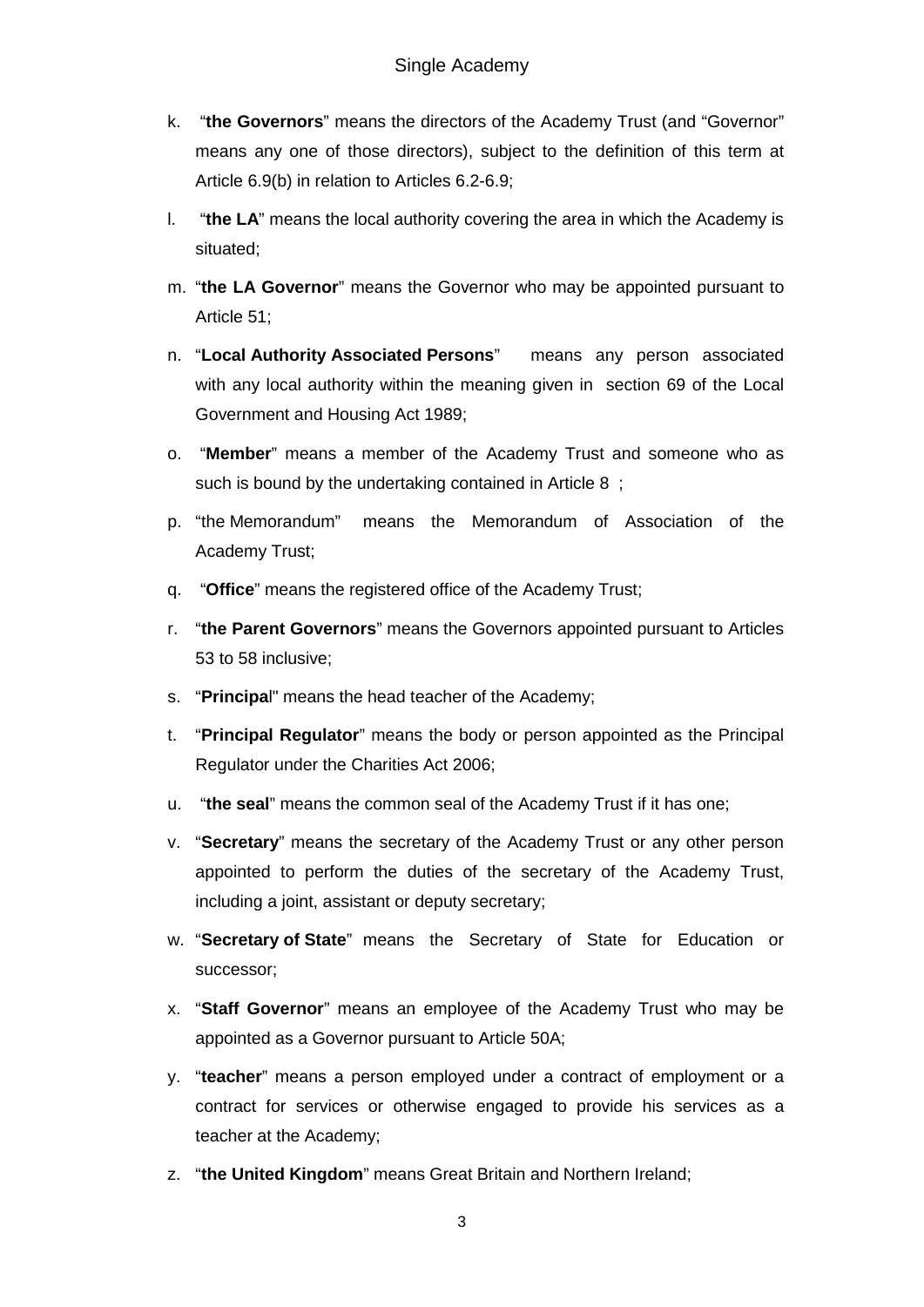- aa. words importing the masculine gender only shall include the feminine gender. Words importing the singular number shall include the plural number, and vice versa;
- bb. subject as aforesaid, words or expressions contained in these Articles shall, unless the context requires otherwise, bear the same meaning as in the Companies Act 2006, as appropriate;
- cc. any reference to a statute or statutory provision shall include any statute or statutory provision which replaces or supersedes such statute or statutory provision including any modification or amendment thereto.
- 2. The company's name is Waynflete Infants' School (and in this document it is called "**the Academy Trust**").
- 3. The Academy Trust's registered office is to be situated in England and Wales.

# **OBJECTS**

- 4. The Academy Trust's object ("**the Object**") is specifically restricted to the following:
	- a) to advance for the public benefit education in the United Kingdom, in particular but without prejudice to the generality of the foregoing by establishing, maintaining, carrying on, managing and developing a school offering a broad and balanced curriculum ("the Academy"); and
	- b) to promote for the benefit of the inhabitants of Waynflete Infants' School and the surrounding area of provision of facilities for recreation or other leisure time occupation of individuals who have need of such facilities by reason of their youth, age, infirmity or disablement, financial hardship or social and economic circumstances or the public at large in the interests of social welfare and with the object of improving the condition of life of the said inhabitants.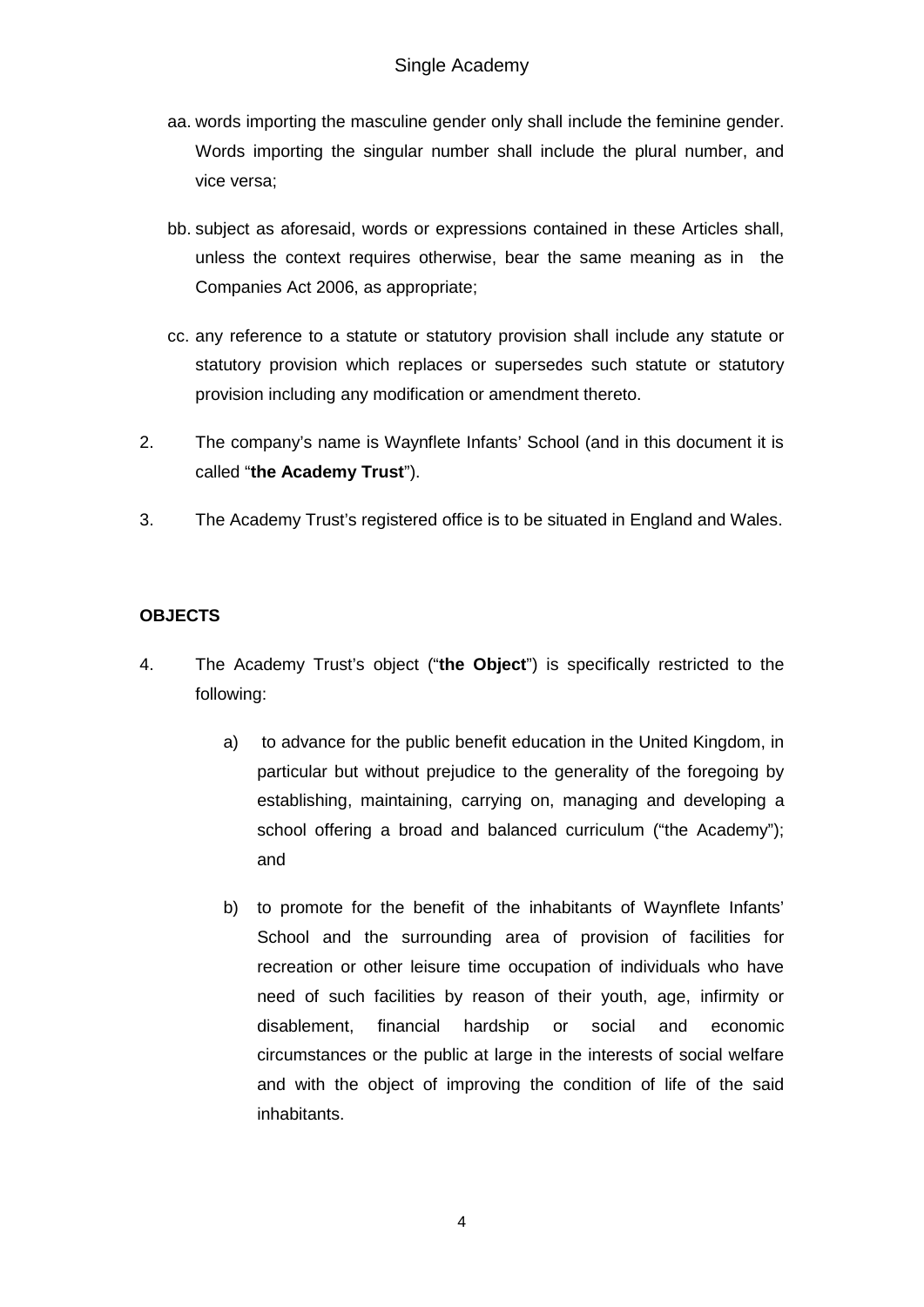- 5. In furtherance of the Object but not further or otherwise the Academy Trust may exercise the following powers:-
	- (a) to draw, make, accept, endorse, discount, execute and issue promissory notes, bills, cheques and other instruments, and to operate bank accounts in the name of the Academy Trust;
	- (b) to raise funds and to invite and receive contributions provided that in raising funds the Academy Trust shall not undertake any substantial permanent trading activities and shall conform to any relevant statutory regulations;
	- (c) to acquire, alter, improve and (subject to such consents as may be required by law) to charge or otherwise dispose of property;
	- (d) subject to Article 6 below to employ such staff, as are necessary for the proper pursuit of the Object and to make all reasonable and necessary provision for the payments of pensions and superannuation to staff and their dependants;
	- (e) to establish or support, whether financially or otherwise, any charitable trusts, associations or institutions formed for all or any of the Object;
	- (f) to co-operate with other charities, other independent and maintained schools, voluntary bodies and statutory authorities operating in furtherance of the Object and to exchange information and advice with them;
	- (g) to pay out of funds of the Academy Trust the costs, charges and expenses of and incidental to the formation and registration of the Academy Trust;
	- (h) to establish, maintain, carry on, manage and develop the Academy at Waynflete Avenue, Brackley, Northants, NN13 6AF**;**
	- (i) to offer scholarships, exhibitions, prizes and awards to pupils and former pupils, and otherwise to encourage and assist pupils and former pupils;
	- (j) to provide educational facilities and services to students of all ages and the wider community for the public benefit;
	- (k) to carry out research into the development and application of new techniques in education in particular in relation to the areas of curricular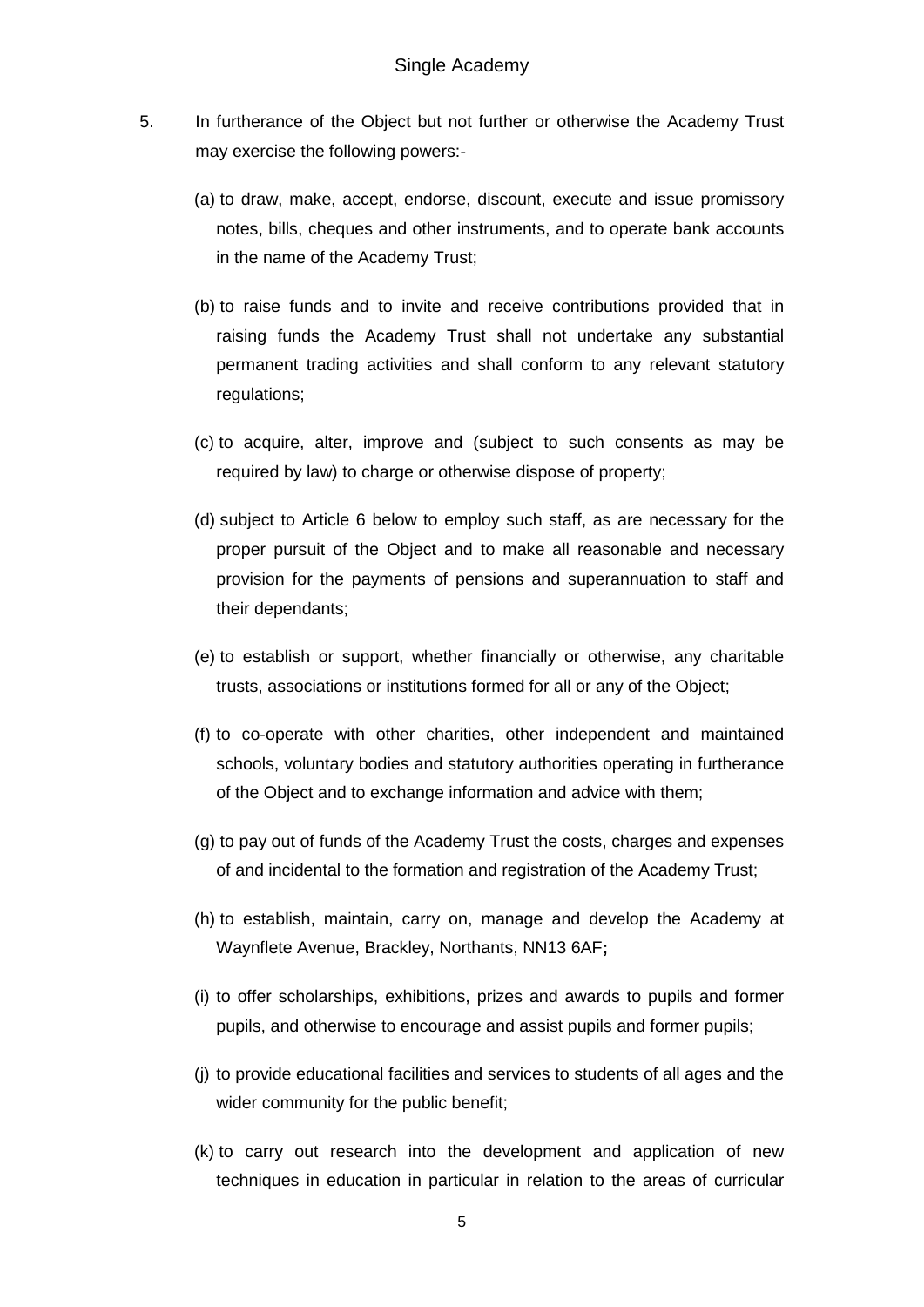### Single Academy

specialisation of the Academy and to its approach to curriculum development and delivery and to publish the results of such research, and to develop means of benefiting from application of the experience of industry, commerce, other schools and the voluntary sector to the education of pupils in academies;

- (l) subject to such consents as may be required by law and/or by any contract entered into by or on behalf of the Academy Trust to borrow and raise money for the furtherance of the Object in such manner and on such security as the Academy Trust may think fit;
- (m) to deposit or invest any funds of the Academy Trust not immediately required for the furtherance of its Object(but to invest only after obtaining such advice from a financial expert as the Governors consider necessary and having regard to the suitability of investments and the need for diversification);
- (n) to delegate the management of investments to a financial expert, but only on terms that:
	- (i) the investment policy is set down in writing for the financial expert by the Governors;
	- (ii) every transaction is reported promptly to the Governors; the performance of the investments is reviewed regularly with the Governors;
	- (iii) the Governors are entitled to cancel the delegation arrangement at any time;
	- (iv) the investment policy and the delegation arrangement are reviewed at least once a year;
	- (v) all payments due to the financial expert are on a scale or at a level which is agreed in advance and are notified promptly to the Governors on receipt; and
	- (vi) the financial expert must not do anything outside the powers of the Governors.
- (o) to arrange for investments or other property of the Academy Trust to be held in the name of a nominee company acting under the control of the Governors or of a financial expert acting under their instructions, and to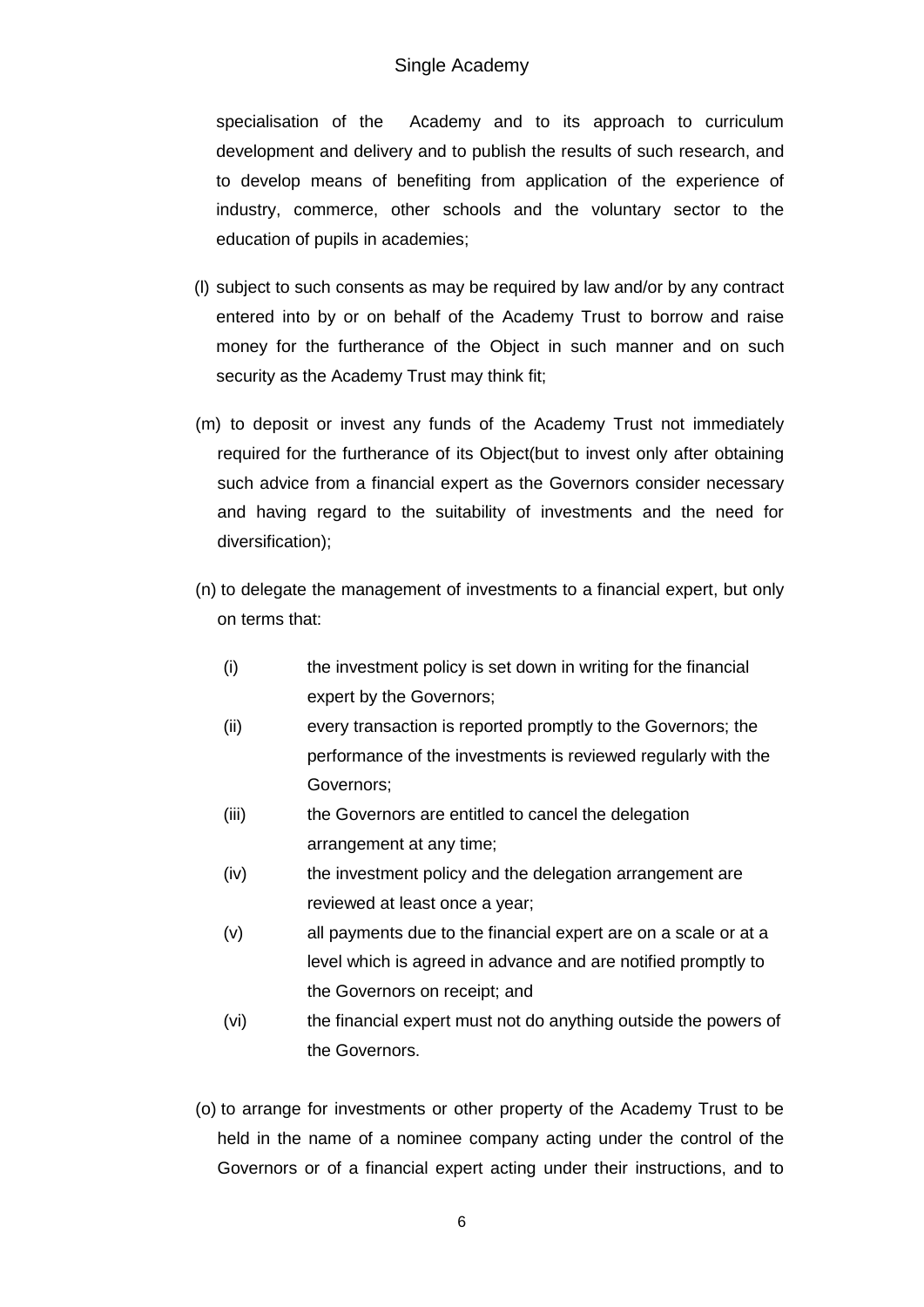pay any reasonable fee required;

- (p) to provide indemnity insurance to cover the liability of Governors which by virtue of any rule of law would otherwise attach to them in respect of any negligence, default, breach of trust or breach of duty of which they may be guilty in relation to the Academy Trust: Provided that any such insurance shall not extend to any claim arising from any act or omission which the Governors knew to be a breach of trust or breach of duty or which was committed by the Governors in reckless disregard of whether it was a breach of trust or breach of duty or not and provided also that any such insurance shall not extend to the costs of any unsuccessful defence to a criminal prosecution brought against the Governors in their capacity as Governors;
- (q) to establish subsidiary companies to carry on any trade or business for the purpose of raising funds for the Academy Trust;
- (r) to do all such other lawful things as are necessary for or are incidental to or conducive to the achievement of the Object.
- 6.1 The income and property of the Academy Trust shall be applied solely towards the promotion of the Object.
- 6.2 None of the income or property of the Academy Trust may be paid or transferred directly or indirectly by way of dividend bonus or otherwise by way of profit to any member of the Academy Trust. Nonetheless a member of the Academy Trust who is not also a Governor may:
	- a) benefit as a beneficiary of the Academy Trust;
	- b) be paid reasonable and proper remuneration for any goods or services supplied to the Academy Trust;
	- c) be paid rent for premises let by the member of the Academy Trust if the amount of the rent and other terms of the letting are reasonable and proper; and
	- d) be paid interest on money lent to the Academy Trust at a reasonable and proper rate, such rate not to exceed 2 per cent per annum below the base lending rate of a UK clearing bank selected by the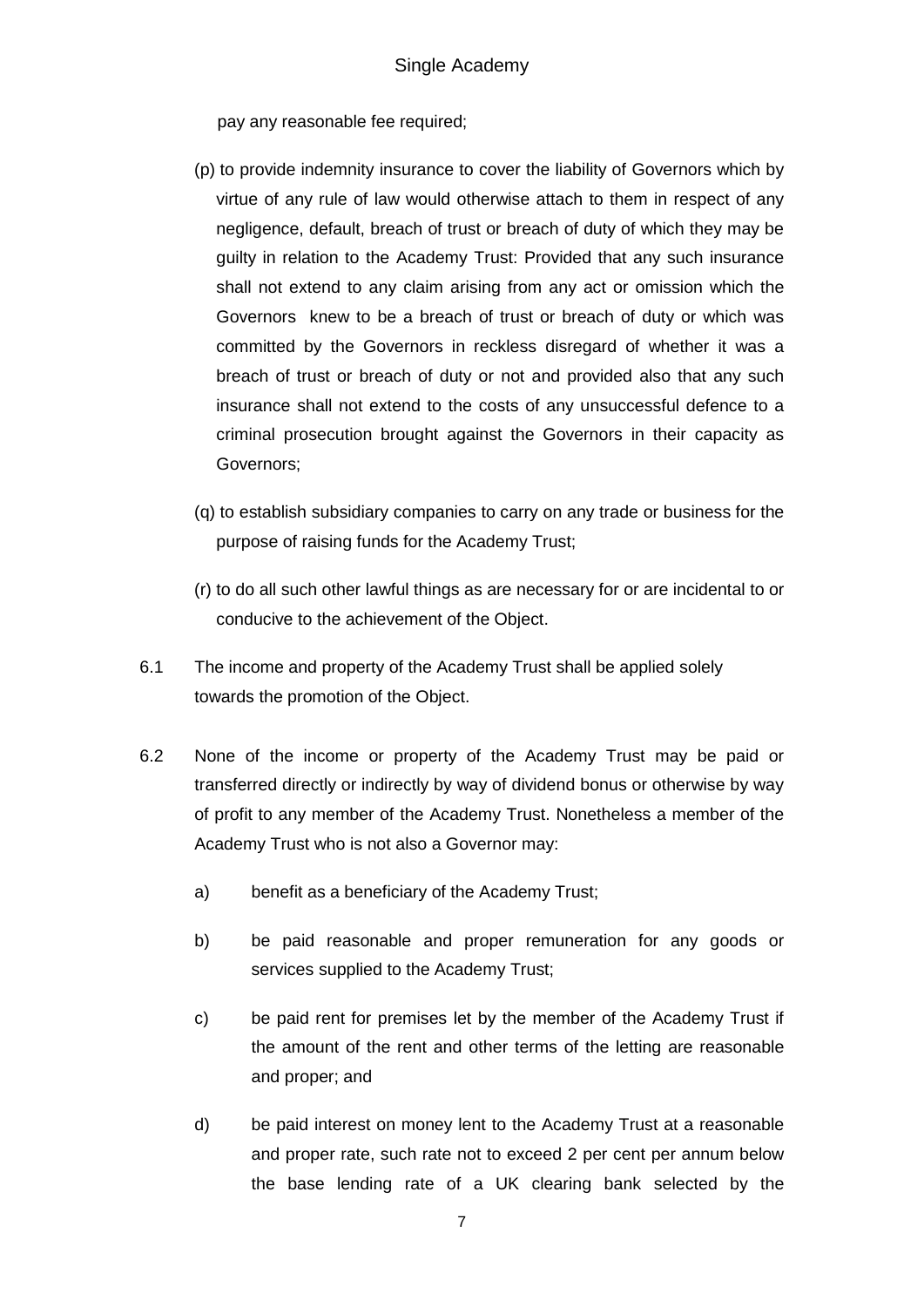#### Single Academy

Governors, or 0.5%, whichever is the higher.

- 6.3 A Governor may benefit from any indemnity insurance purchased at the Academy Trust's expense to cover the liability of the Governors which by virtue of any rule of law would otherwise attach to them in respect of any negligence, default or breach of trust or breach of duty of which they may be guilty in relation to the Academy Trust: Provided that any such insurance shall not extend to any claim arising from any act or omission which the Governors knew to be a breach of trust or breach of duty or which was committed by the Governors in reckless disregard to whether it was a breach of trust or breach of duty or not and provided also that any such insurance shall not extend to the costs of any unsuccessful defence to a criminal prosecution brought against the Governors in their capacity as directors of the Academy Trust.
- 6.4 A company, which has shares listed on a recognised stock exchange and of which any one Governor holds no more than 1% of the issued capital of that company, may receive fees, remuneration or other benefit in money or money's worth from the Academy Trust.
- 6.5 A Governor may at the discretion of the Governors be reimbursed from the property of the Academy Trust for reasonable expenses properly incurred by him or her when acting on behalf of the Academy Trust, but excluding expenses in connection with foreign travel.
- 6.6 No Governor may:
	- (a) buy any goods or services from the Academy Trust;
	- (b) sell goods, services, or any interest in land to the Academy Trust;
	- (c) be employed by or receive any remuneration from the Academy Trust (other than the Principal whose employment and/or remuneration is subject to the procedure and conditions in Article 6.8)
	- (d) receive any other financial benefit from the Academy Trust; unless:
		- (i) the payment is permitted by Article 6.7 and the Governors follow the procedure and observe the

8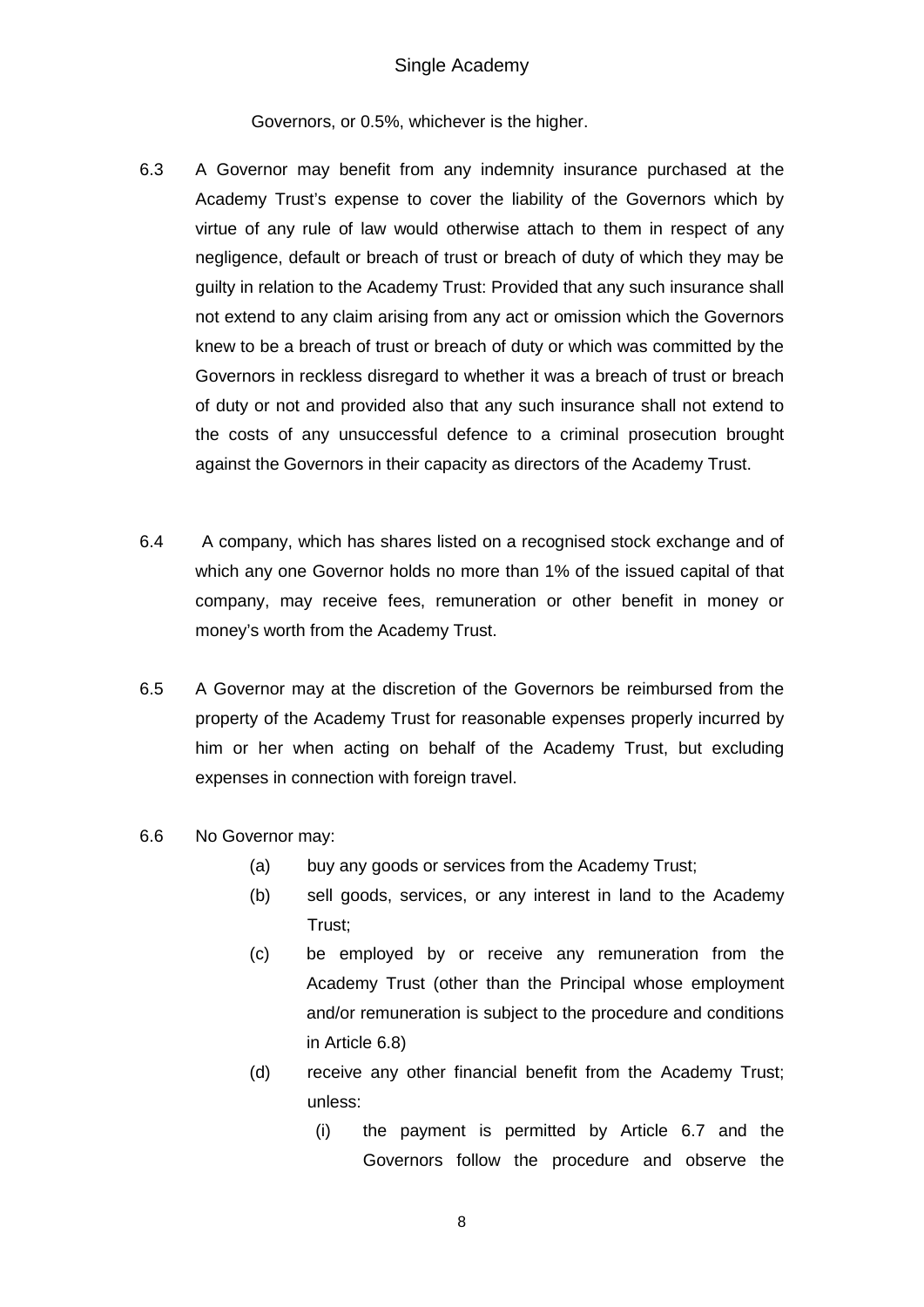# Single Academy

conditions set out in Article 6.8; or

- (ii) the Governors obtain the prior written approval of the Charity Commission and fully comply with any procedures it prescribes.
- 6.7 Subject to Article 6.8, a Governor may:
	- a) receive a benefit from the Academy Trust in the capacity of a beneficiary of the Academy Trust.
	- b) be employed by the Academy Trust or enter into a contract for the supply of goods or services to the Academy Trust, other than for acting as a Governor.
	- c) receive interest on money lent to the Academy Trust at a reasonable and proper rate not exceeding 2% per annum below the base rate of a clearing bank to be selected by the Governors, or 0.5%, whichever is the higher.
	- (d) receive rent for premises let by the Governor to the Academy Trust if the amount of the rent and the other terms of the lease are reasonable and proper.
- 6.8 The Academy Trust and its Governors may only rely upon the authority provided by Article 6.7 if each of the following conditions is satisfied:
	- (a) the remuneration or other sums paid to the Governor do not exceed an amount that is reasonable in all the circumstances.
	- (b) the Governor is absent from the part of any meeting at which there is discussion of:
		- i) his or her employment, remuneration, or any matter concerning the contract, payment or benefit; or
		- ii) his or her performance in the employment, or his or her performance of the contract; or
		- iii) any proposal to enter into any other contract or arrangement with him or her or to confer any benefit upon him or her that would be permitted under Article 6.7; or
		- (iv) any other matter relating to a payment or the conferring of any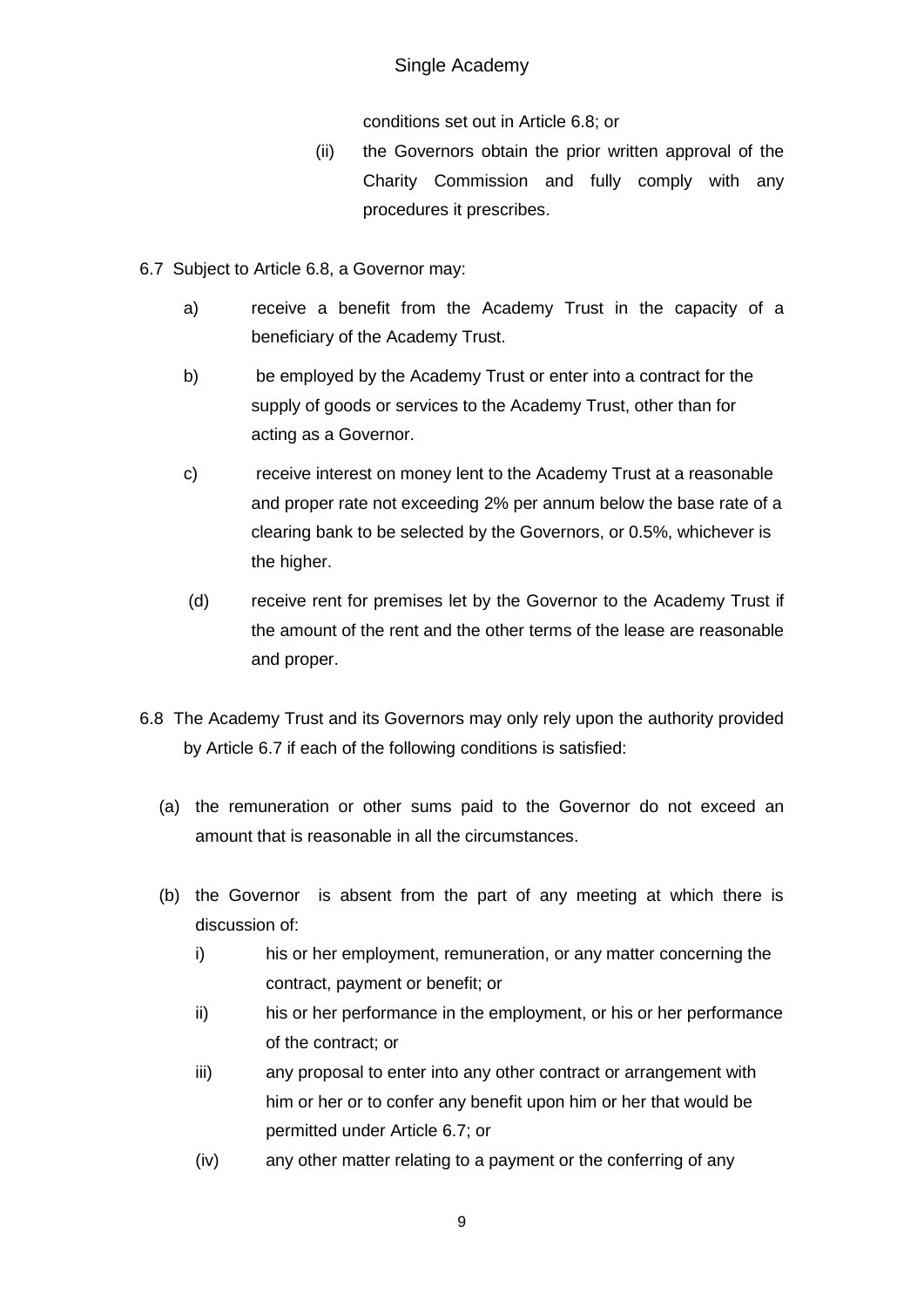benefit permitted by Article 6.7.

- (c) the Governor does not vote on any such matter and is not to be counted when calculating whether a quorum of Governors is present at the meeting.
- (d) save in relation to employing or contracting with the Principal (a Governor pursuant to Articles 46 and 52) the other Governors are satisfied that it is in the interests of the Academy Trust to employ or to contract with that Governor rather than with someone who is not a Governor. In reaching that decision the Governors must balance the advantage of employing a Governor against the disadvantages of doing so (especially the loss of the Governor's services as a result of dealing with the Governor's conflict of interest).
- (e) the reason for their decision is recorded by the Governors in the minute book.
- (f) a majority of the Governors then in office have received no such payments or benefit.

6.8A The provision in clause 6.6 (c) that no Governor may be employed by or receive any remuneration from the Academy Trust (other than the Principal) does not apply to an existing employee of the Academy Trust who is subsequently elected or appointed as a Governor save that this clause shall only allow such a Governor to receive remuneration or benefit from the Academy Trust in his capacity as an employee of the Academy Trust and provided that the procedure as set out in Articles 6.8(b)(i), (ii) and 6.8 (c) is followed.

6.9 In Articles 6.2-6.9:

(a) "Academy Trust" shall include any company in which the Academy Trust:

- holds more than 50% of the shares; or
- controls more than 50% of the voting rights attached to the shares; or
- has the right to appoint one or more directors to the board of the company.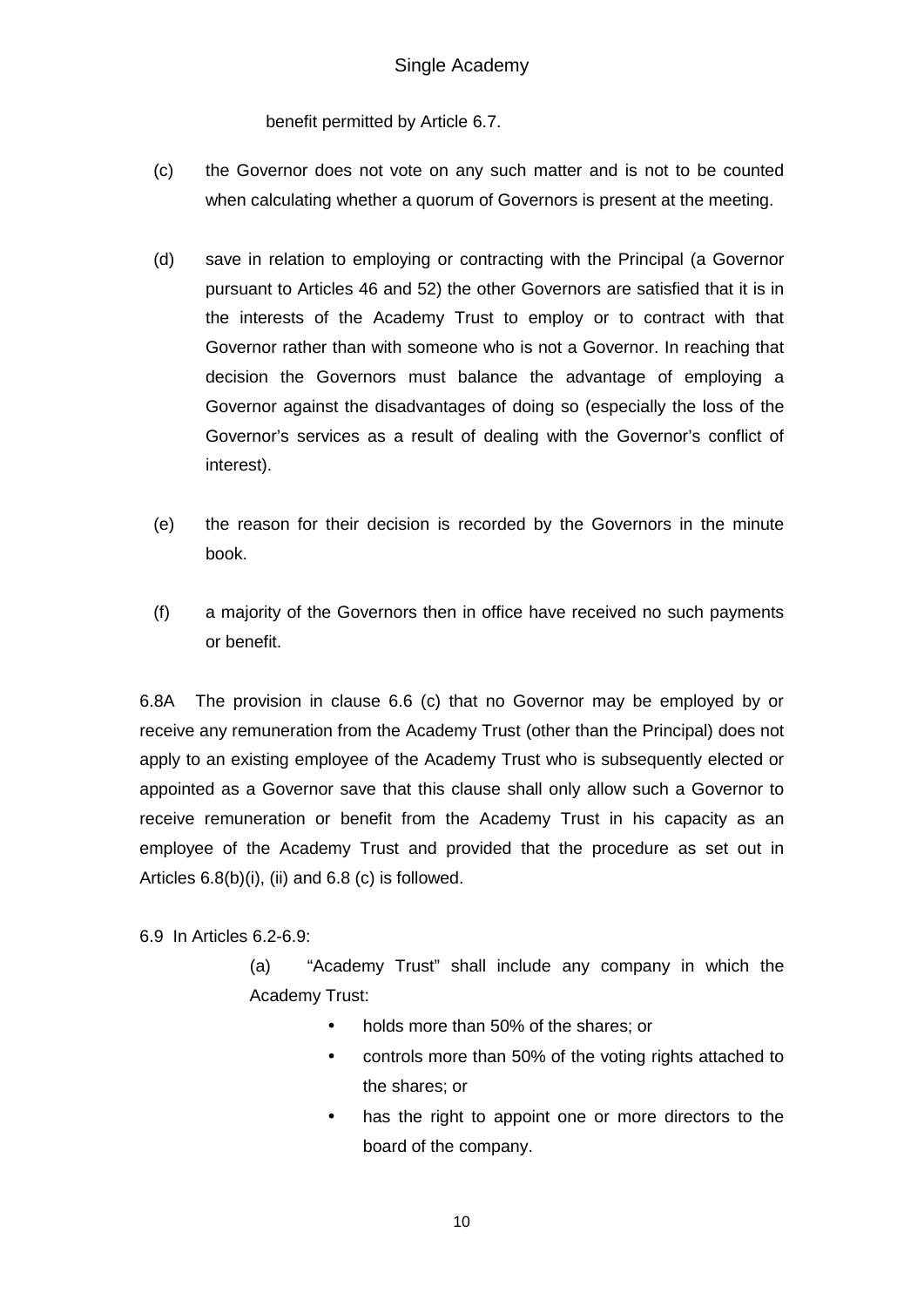- (b) "Governor" shall include any child, stepchild, parent, grandchild, grandparent, brother, sister or spouse of the governor or any person living with the governor as his or her partner
- (c) the employment or remuneration of a Governor includes the engagement or remuneration of any firm or company in which the Governor is:
	- (i) a partner;
	- (ii) an employee;
	- (iii) a consultant;
	- (iv) a director;
	- (v) a member; or
	- (v) a shareholder, unless the shares of the company are listed on a recognised stock exchange and the Governor holds less than 1% of the issued capital.
- 7. The liability of the members of the Academy Trust is limited.
- 8. Every member of the Academy Trust undertakes to contribute such amount as may be required (not exceeding £10) to the Academy Trust's assets if it should be wound up while he or she is a member or within one year after he or she ceases to be a member, for payment of the Academy Trust's debts and liabilities before he or she ceases to be a member, and of the costs, charges and expenses of winding up, and for the adjustment of the rights of the contributories among themselves.
- 9. If the Academy Trust is wound up or dissolved and after all its debts and liabilities (including any under section 483 of the Education Act 1996) have been satisfied there remains any property it shall not be paid to or distributed among the members of the Academy Trust, but shall be given or transferred to some other charity or charities having objects similar to the Object which prohibits the distribution of its or their income and property to an extent at least as great as is imposed on the Academy Trust by Article 6 above, chosen by the members of the Academy Trust at or before the time of dissolution and if that cannot be done then to some other charitable object.
- 10. No alteration or addition shall be made to or in the provisions of the Articles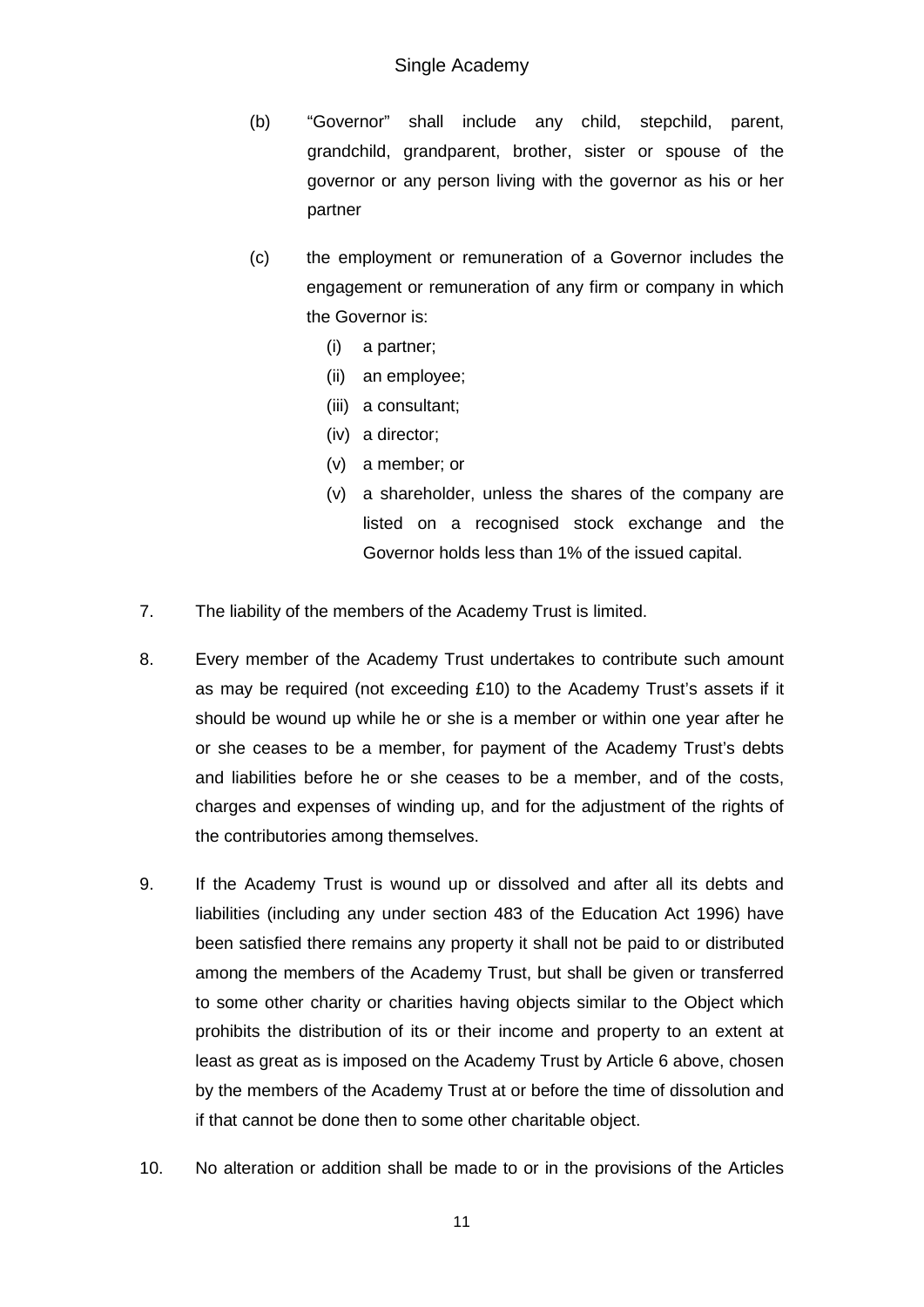without the written consent of the Secretary of State.

11. No alteration or addition shall be made to or in the provisions of the Articles which would have the effect (a) that the Academy Trust would cease to be a company to which section 60 of the Companies Act 2006 applies; or (b) that the Academy Trust would cease to be a charity.

### **MEMBERS**

- 12. The Members of the Academy Trust shall comprise
	- a. the signatories to the Memorandum
	- b. 1 person appointed by the Secretary of State, in the event that the Secretary of State appoints a person for this purpose;
	- c. the chairman of the Governors; and
	- d. any person appointed under Article 16 ;
- 13. Each of the persons entitled to appoint Members in Article 12 shall have the right from time to time by written notice delivered to the Office to remove any Member appointed by them and to appoint a replacement Member to fill a vacancy whether resulting from such removal or otherwise.
- 14. If any of the persons entitled to appoint Members in Article 12:
	- a) in the case of an individual, die or become legally incapacitated;
	- b) in the case of a corporate entity, cease to exist and are not replaced by a successor institution; or
	- c) becomes insolvent or makes any arrangement or composition with their creditors generally

their right to appoint Members under these Articles shall vest in the remaining Members.

15. Membership will terminate automatically if:

 a) a Member (which is a corporate entity) ceases to exist and is not replaced by a successor institution;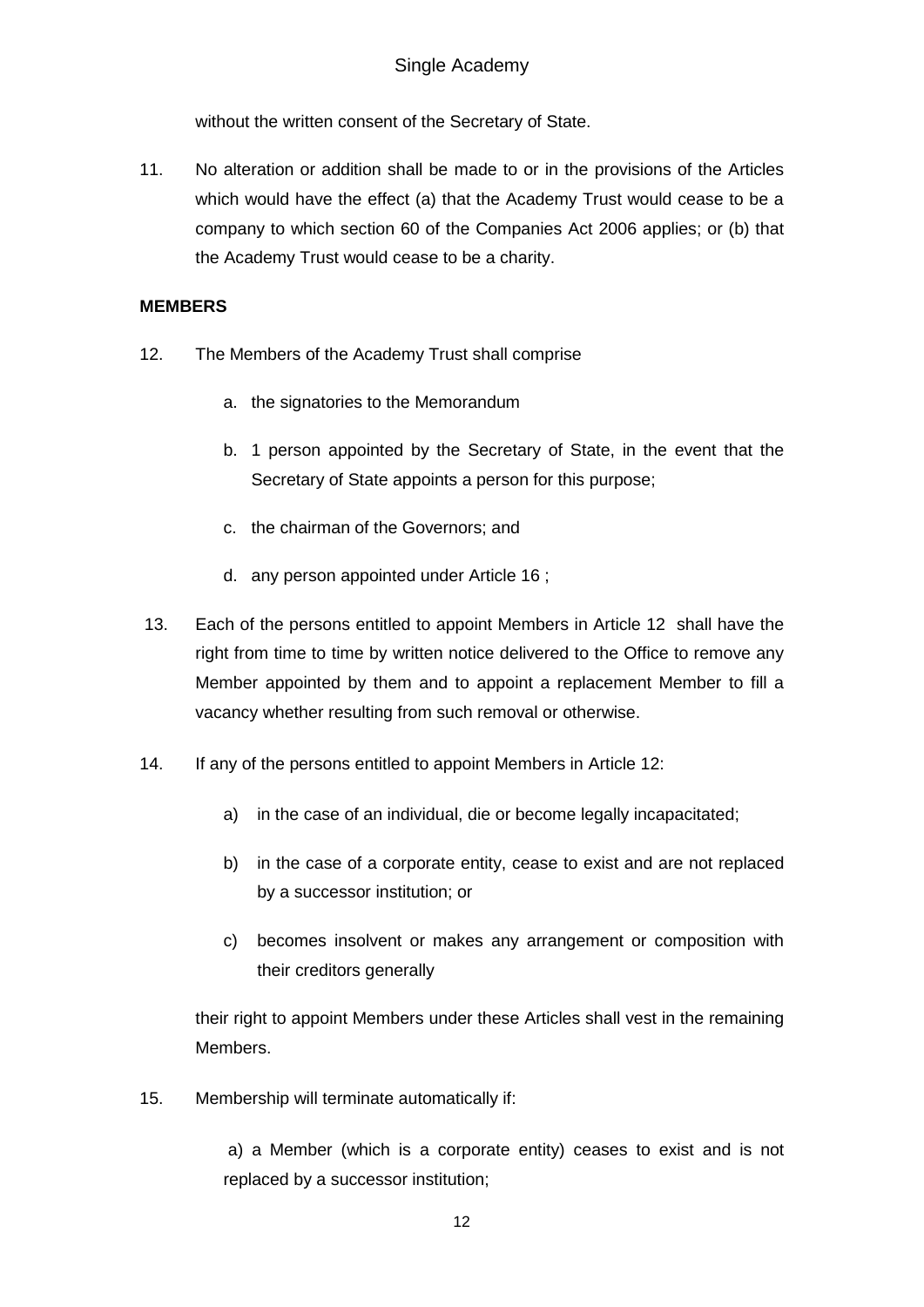b) a Member (which is an individual) dies or becomes incapable by reason of mental disorder, illness or injury of managing and administering his own affairs; or

 c) a Member becomes insolvent or makes any arrangement or composition with that Member's creditors generally.

- 16. The Members may agree unanimously in writing to appoint such additional Members as they think fit and may unanimously (save that the agreement of the Member(s) to be removed shall not be required) in writing agree to remove any such additional Members.
- 17. Every person nominated to be a Member of the Academy Trust shall either sign a written consent to become a Member or sign the register of Members on becoming a Member.
- 18. Any Member may resign provided that after such resignation the number of Members is not less than three. A Member shall cease to be one immediately on the receipt by the Academy Trust of a notice in writing signed by the person or persons entitled to remove him under Articles 13 or 16 provided that no such notice shall take effect when the number of Members is less than three unless it contains or is accompanied by the appointment of a replacement Member.

### **GENERAL MEETINGS**

- 19. The Academy Trust shall hold an Annual General Meeting each year in addition to any other meetings in that year, and shall specify the meeting as such in the notices calling it; and not more than fifteen months shall elapse between the date of one Annual General Meeting of the Academy Trust and that of the next. Provided that so long as the Academy Trust holds its first Annual General Meeting within eighteen months of its incorporation, it need not hold it in the year of its incorporation or in the following year. The Annual General Meeting shall be held at such time and place as the Governors shall appoint. All meetings other than Annual General Meetings shall be called General Meetings.
- 20. The Governors may call general meetings and, on the requisition of Members pursuant to the provisions of the Companies Act 2006, shall forthwith proceed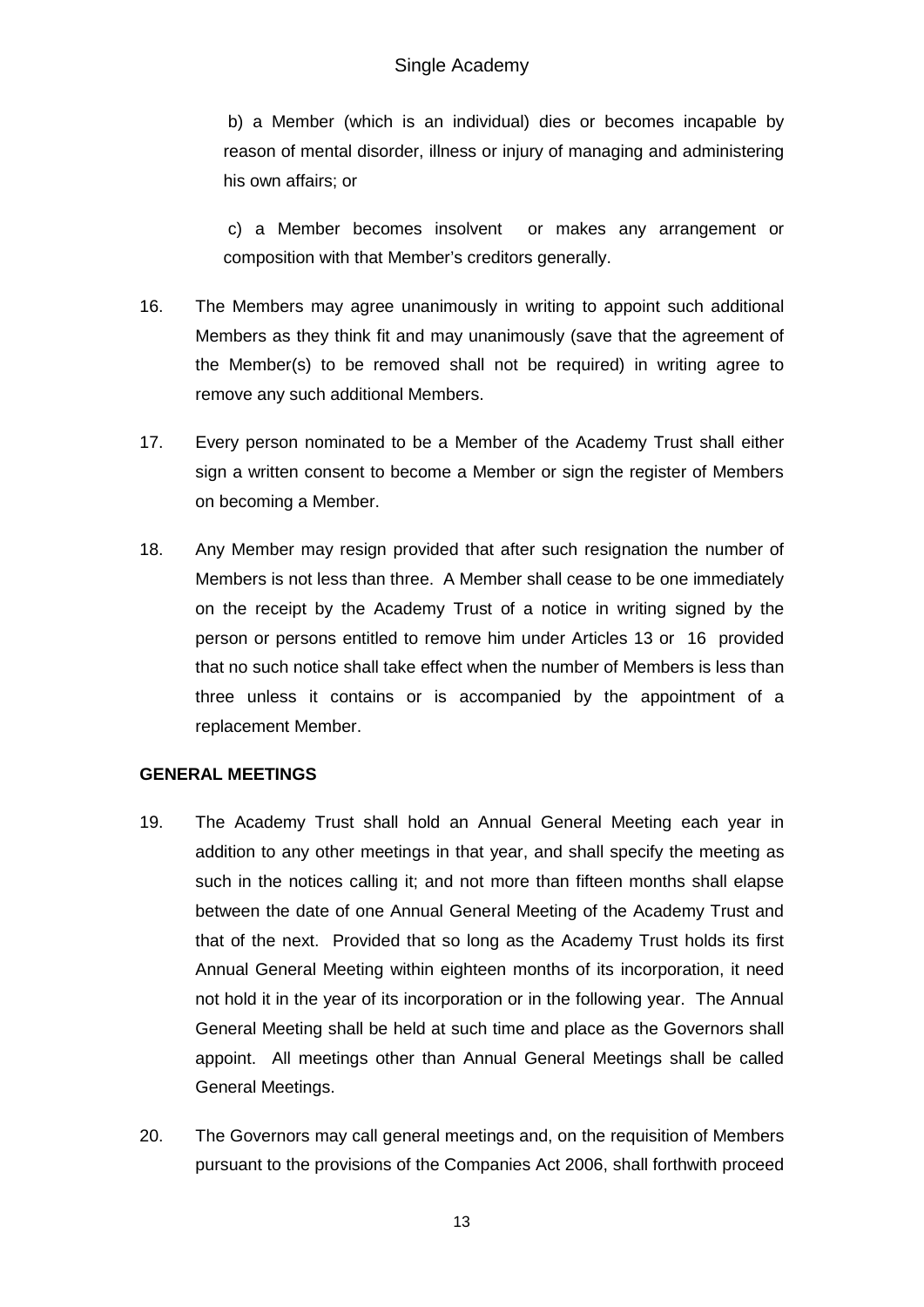to convene a general meeting in accordance with that Act. If there are not within the United Kingdom sufficient Governors to call a general meeting, any Governor or any Member of the Academy Trust may call a general meeting.

### **NOTICE OF GENERAL MEETINGS**

21. General meetings shall be called by at least fourteen clear days' notice but a general meeting may be called by shorter notice if it is so agreed by a majority in number of Members having a right to attend and vote and together representing not less than 90% of the total voting rights at that meeting.

The notice shall specify the time and place of the meeting and the general nature of the business to be transacted and, in the case of an Annual General Meeting, shall specify the meeting as such. The notice shall also state that the Member is entitled to appoint a proxy.

The notice shall be given to all the Members, to the Governors and auditors.

22. The accidental omission to give notice of a meeting to, or the non-receipt of notice of a meeting by, any person entitled to receive notice shall not invalidate the proceedings at that meeting.

# **PROCEEDINGS AT GENERAL MEETINGS**

- 23. No business shall be transacted at any meeting unless a quorum is present. A Member counts towards the quorum by being present either in person or by proxy. Two persons entitled to vote upon the business to be transacted, each being a Member or a proxy of a Member or a duly authorised representative of a Member organisation shall constitute a quorum.
- 24. If a quorum is not present within half an hour from the time appointed for the meeting, or if during a meeting a quorum ceases to be present, the meeting shall stand adjourned to the same day in the next week at the same time and place or to such time and place as the Governors may determine.
- 25. The chairman, if any, of the Governors or in his absence some other Governor nominated by the Governors shall preside as chairman of the meeting, but if neither the chairman nor such other Governor (if any) be present within fifteen minutes after the time appointed for holding the meeting and willing to act, the Governors present shall elect one of their number to be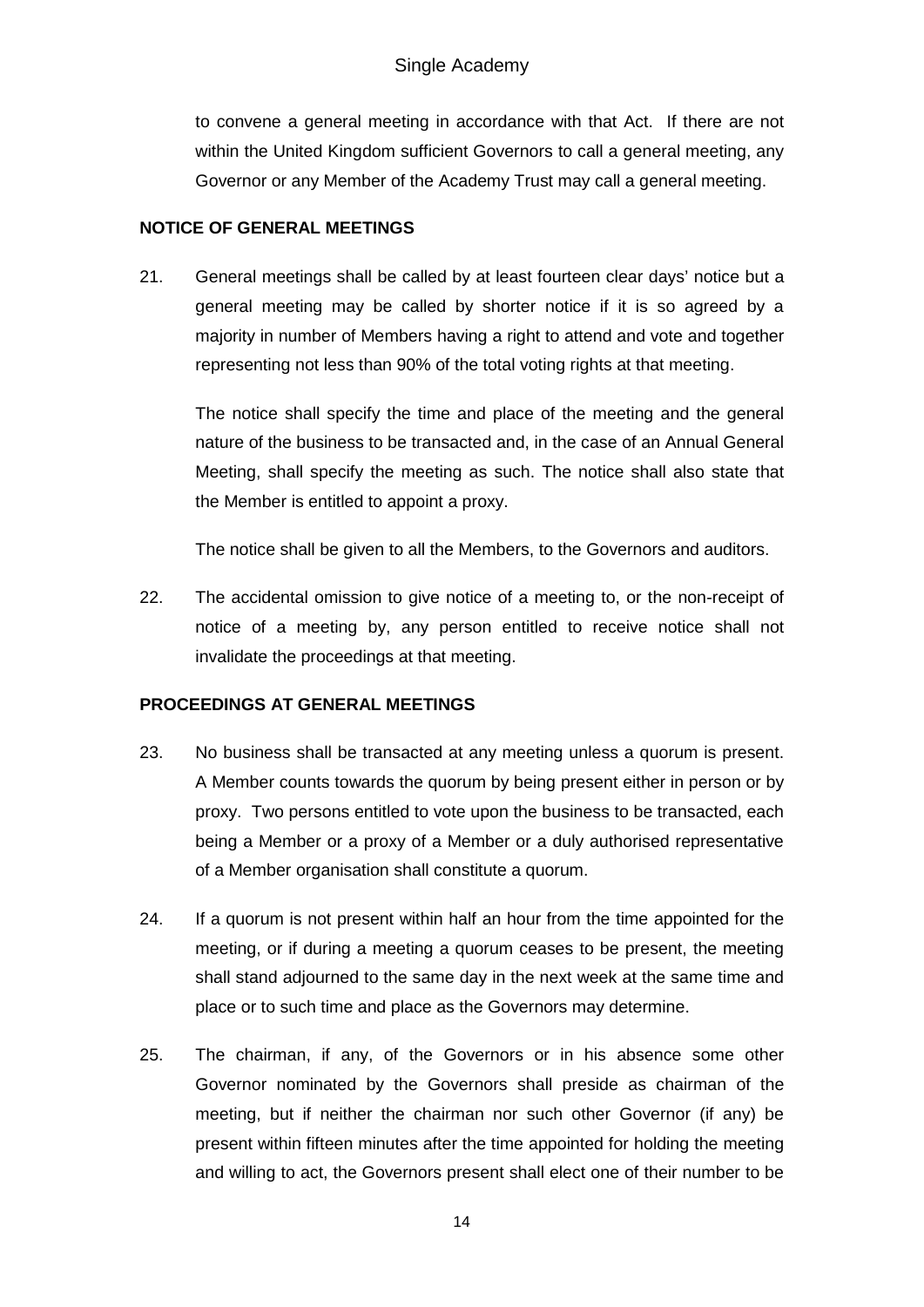chairman and, if there is only one Governor present and willing to act, he shall be the chairman.

- 26. If no Governor is willing to act as chairman, or if no Governor is present within fifteen minutes after the time appointed for holding the meeting, the Members present and entitled to vote shall choose one of their number to be chairman.
- 27. A Governor shall, notwithstanding that he is not a Member, be entitled to attend and speak at any general meeting.
- 28. The chairman may, with the consent of a majority of the Members at a meeting at which a quorum is present (and shall if so directed by the meeting), adjourn the meeting from time to time and from place to place, but no business shall be transacted at any adjourned meeting other than the business which might properly have been transacted at the meeting had the adjournment not taken place. When a meeting is adjourned for fourteen days or more, at least seven clear days' notice shall be given specifying the time, date and place of the adjourned meeting and the general nature of the business to be transacted. Otherwise it shall not be necessary to give any such notice.
- 29. A resolution put to the vote of the meeting shall be decided on a show of hands unless before, or on the declaration of the result of the show of hands a poll is duly demanded. Subject to the provisions of the Companies Act 2006, a poll may be demanded:-
	- (a) by the chairman; or
	- (b) by at least two Members having the right to vote at the meeting; or
	- (c) by a Member or Members representing not less than one-tenth of the total voting rights of all the Members having the right to vote at the meeting.
- 30. Unless a poll is duly demanded a declaration by the chairman that a resolution has been carried or carried unanimously, or by a particular majority, or lost, or not carried by a particular majority and an entry to that effect in the minutes of the meeting shall be conclusive evidence of the fact without proof of the number or proportion of the votes recorded in favour of or against such resolution.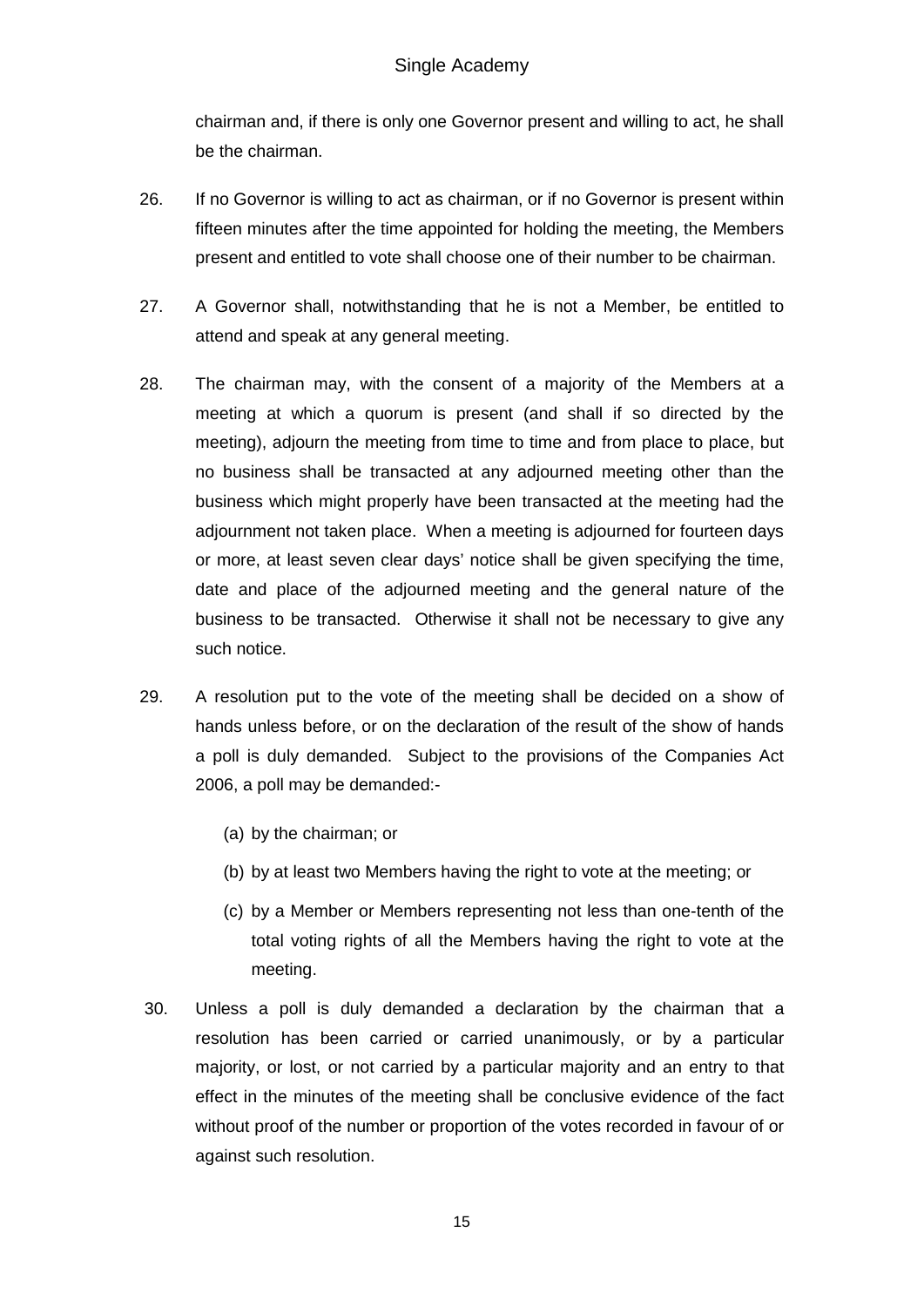- 31. The demand for a poll may be withdrawn, before the poll is taken, but only with the consent of the chairman. The withdrawal of a demand for a poll shall not invalidate the result of a show of hands declared before the demand for the poll was made.
- 32. A poll shall be taken as the chairman directs and he may appoint scrutineers (who need not be Members) and fix a time, date and place for declaring the results. The result of the poll shall be deemed to be the resolution of the meeting at which the poll was demanded.
- 33. A poll demanded on the election of the chairman or on a question of adjournment shall be taken immediately. A poll demanded on any other question shall be taken either immediately or at such time, date and place as the chairman directs not being more than thirty days after the poll is demanded. The demand for a poll shall not prevent continuance of a meeting for the transaction of any business other than the question on which the poll is demanded. If a poll is demanded before the declaration of the result of a show of hands and the demand is duly withdrawn, the meeting shall continue as if the demand had not been made.
- 34. No notice need be given of a poll not taken immediately if the time, date and place at which it is to be taken are announced at the meeting at which it is demanded. In other cases at least seven clear days' notice shall be given specifying the time, date and place at which the poll is to be taken.
- 35. A resolution in writing agreed by such number of Members as required if it had been proposed at a general meeting shall be as effectual as if it had been passed at a general meeting duly convened and held provided that a copy of the proposed resolution has been sent to every Member. The resolution may consist of several instruments in the like form each agreed by one or more Members.

# **VOTES OF MEMBERS**

- 36. On the show of hands every Member present in person shall have one vote. On a poll every Member present in person or by proxy shall have one vote.
- 37. Not used.
- 38. No Member shall be entitled to vote at any general meeting unless all moneys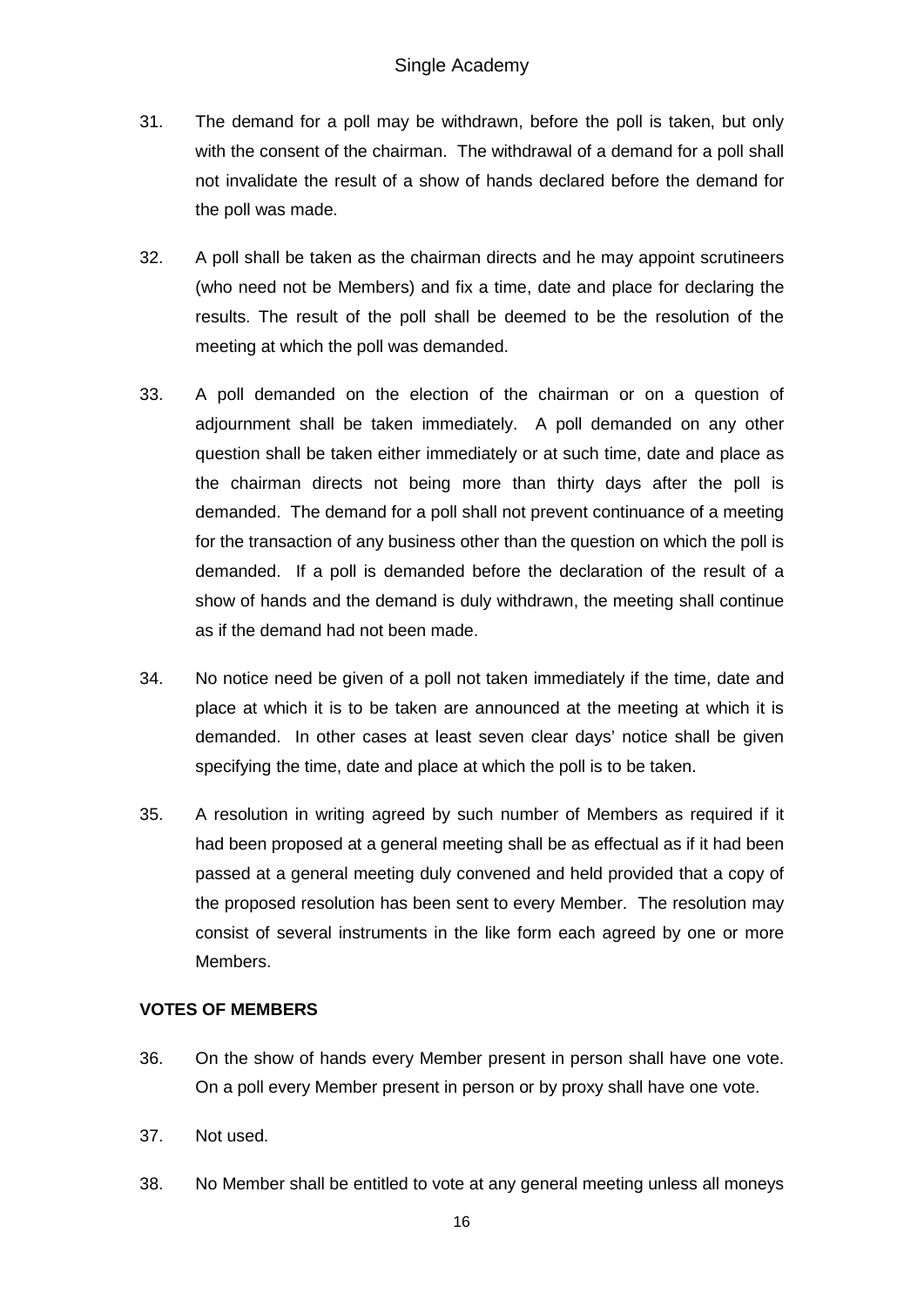then payable by him to the Academy Trust have been paid.

- 39. No objections shall be raised to the qualification of any person to vote at any general meeting except at the meeting or adjourned meeting at which the vote objected to is tendered, and every vote not disallowed at the meeting shall be valid. Any objection made in due time shall be referred to the chairman whose decision shall be final and conclusive.
- 40. An instrument appointing a proxy shall be in writing, signed by or on behalf of the appointer and shall be in the following form (or in a form as near thereto as circumstances allow or in any other form which is usual or which the Governors may approve) -.

"I/We, …….., of ………, being a Member/Members of the above named Academy Trust, hereby appoint …… of ……, or in his absence, …….. of ....... as my/our proxy to vote in my/our name[s] and on my/our behalf at the annual general meeting/ general meeting of the Academy Trust to be held on .....20[], and at any adjournment thereof.

Signed on ….. 20[ ]"

41. Where it is desired to afford Members an opportunity of instructing the proxy how he shall act the instrument appointing a proxy shall be in the following form (or in a form as near thereto as circumstances allow or in any other form which is usual or which the Governors may approve)-

> "I/We, ……., of ……., being a Member/Members of the above-named Academy Trust, hereby appoint …. of ……., or in his absence, ….. of ......, as my/our proxy to vote in my/our name[s] and on my/our behalf at the annual general meeting/ general meeting of the Academy Trust, to be held on .... 20 [], and at any adjournment thereof.

> This form is to be used in respect of the resolutions mentioned below as follows:

Resolution No. 1 \*for \* against

Resolution No. 2 \*for \* against.

Strike out whichever is not desired.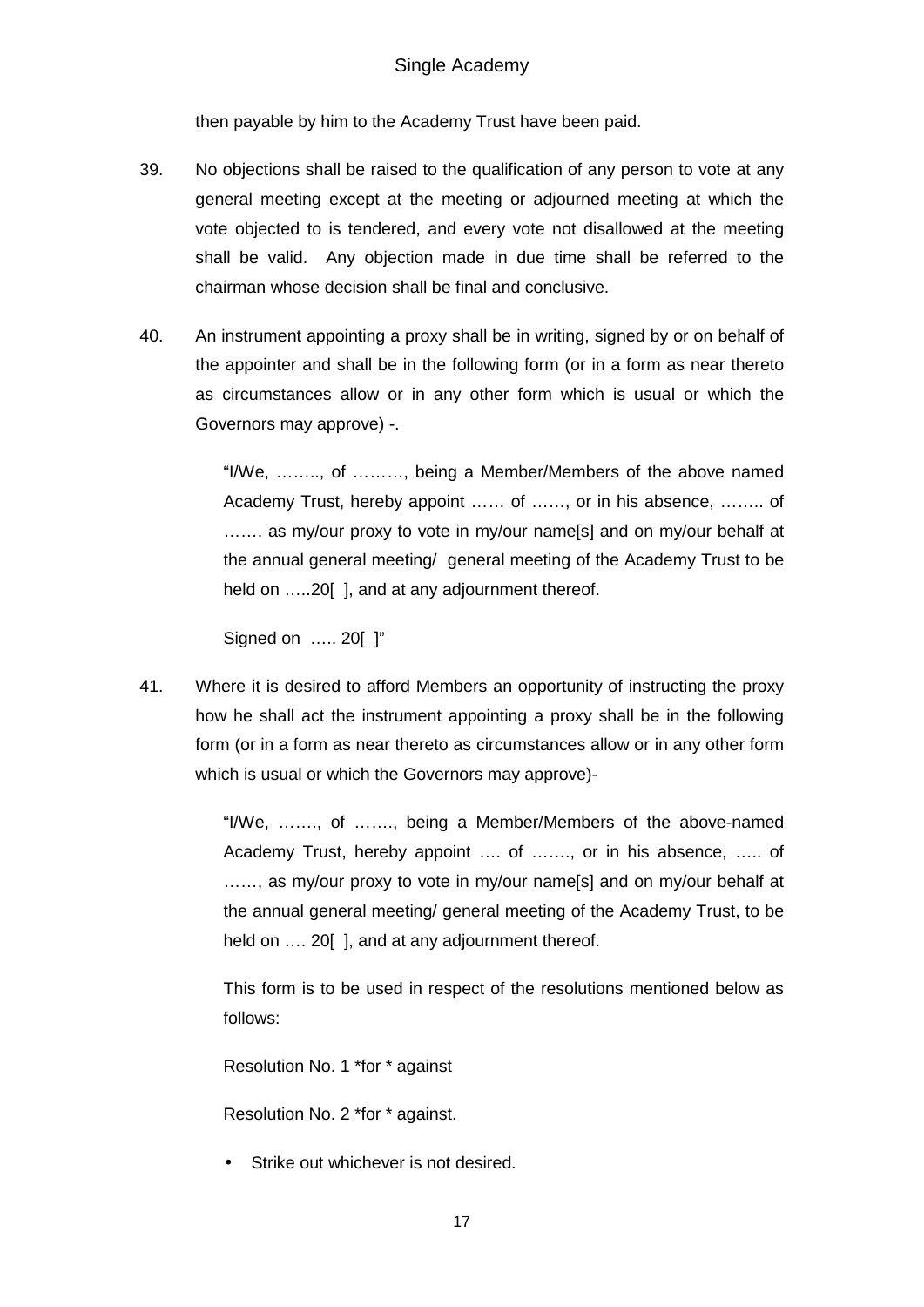Unless otherwise instructed, the proxy may vote as he thinks fit or abstain from voting.

Signed on …. 20[ ]"

42. The instrument appointing a proxy and any authority under which it is signed or a copy of such authority certified by a notary or in some other way approved by the Governors may -

> (a) be deposited at the office or at such other place within the United Kingdom as is specified in the notice convening the meeting or in any instrument of proxy sent out by the Academy Trust in relation to the meeting not less than 48 hours before the time for holding the meeting or adjourned meeting at which the person named in the instrument proposes to vote, or

> (b) in the case of a poll taken more than 48 hours after it is demanded, be deposited as aforesaid after the poll has been demanded and not less than 24 hours before the time appointed for the taking of the poll;

> (c)where the poll is not taken forthwith but is taken not more than 48 hours after it was demanded, be delivered at the meeting at which the poll was demanded to the chairman or to the Secretary or to any Governor;

and an instrument of proxy which is not deposited or delivered in a manner so permitted shall be invalid.

- 43. A vote given or poll demanded by proxy or by the duly authorised representative of a corporation shall be valid notwithstanding the previous determination of the authority of the person voting or demanding a poll unless notice of the determination was received by the Academy Trust at the office or at such other place at which the instrument of proxy was duly deposited before the commencement of the meeting or adjourned meeting at which the vote given or the poll demanded or (or in the case of a poll taken otherwise than on the same day as the meeting or adjourned meeting) the time appointed for taking the poll.
- 44. Any organisation which is a Member of the Academy Trust may by resolution of its board of directors or other governing body authorise such person as it thinks fit to act as its representative at any meeting of the Academy Trust, and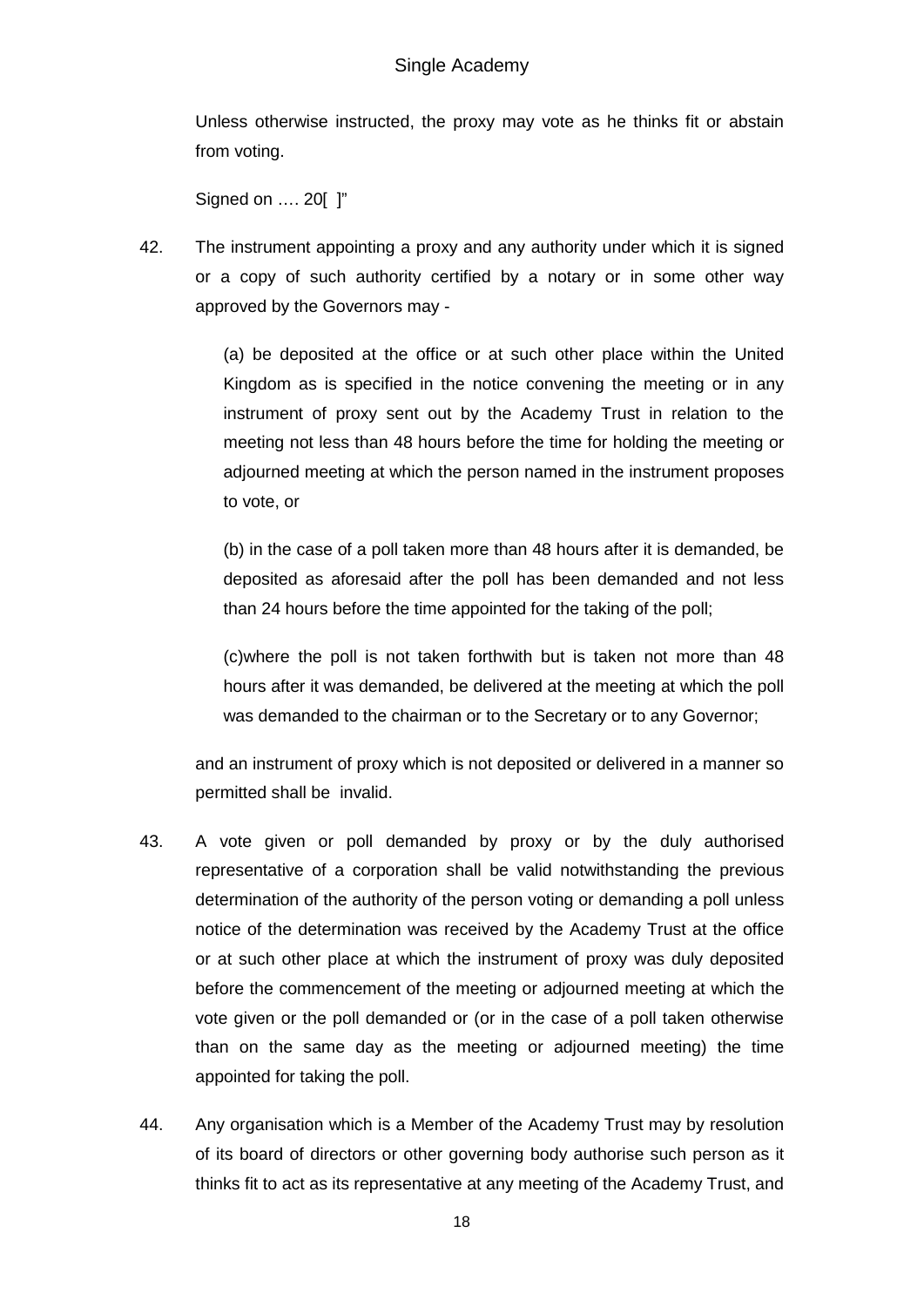the person so authorised shall be entitled to exercise the same powers on behalf of the organisation which he represents as that organisation could exercise if it were an individual Member of the Academy Trust.

# **GOVERNORS**

- 45. The number of Governors shall be not less than three but (unless otherwise determined by ordinary resolution) shall not be subject to any maximum.
- 46. Subject to Articles 48-49 and 64, the Academy Trust shall have the following Governors:
	- a. Up to 10 Governors, appointed under Article 50
	- b. any Staff Governors, if appointed under Article 50A;
	- c. up to 1 LA Governor if appointed under Article 51 ;
	- d. a minimum of 2 Parent Governors appointed under Articles 53-58 ;
	- e. the Principal;
	- f. any Additional Governors, if appointed under Article 62, 62A or 68A; and
	- g. any Further Governors, if appointed under Article 63 or Article 68A;
- 47. The Academy Trust may also have any Co-opted Governor appointed under Article 59.
- 48. The first Governors shall be those persons named in the statement delivered pursuant to sections 9 and 12 of the Companies Act 2006.
- 49. Future Governors shall be appointed or elected, as the case may be, under these Articles. Where it is not possible for such a Governor to be appointed or elected due to the fact that an Academy has not yet been established or the Principal has not been appointed, then the relevant Article or part thereof shall not apply.

# **APPOINTMENT OF GOVERNORS**

50. The Members may appoint up to 10 Governors.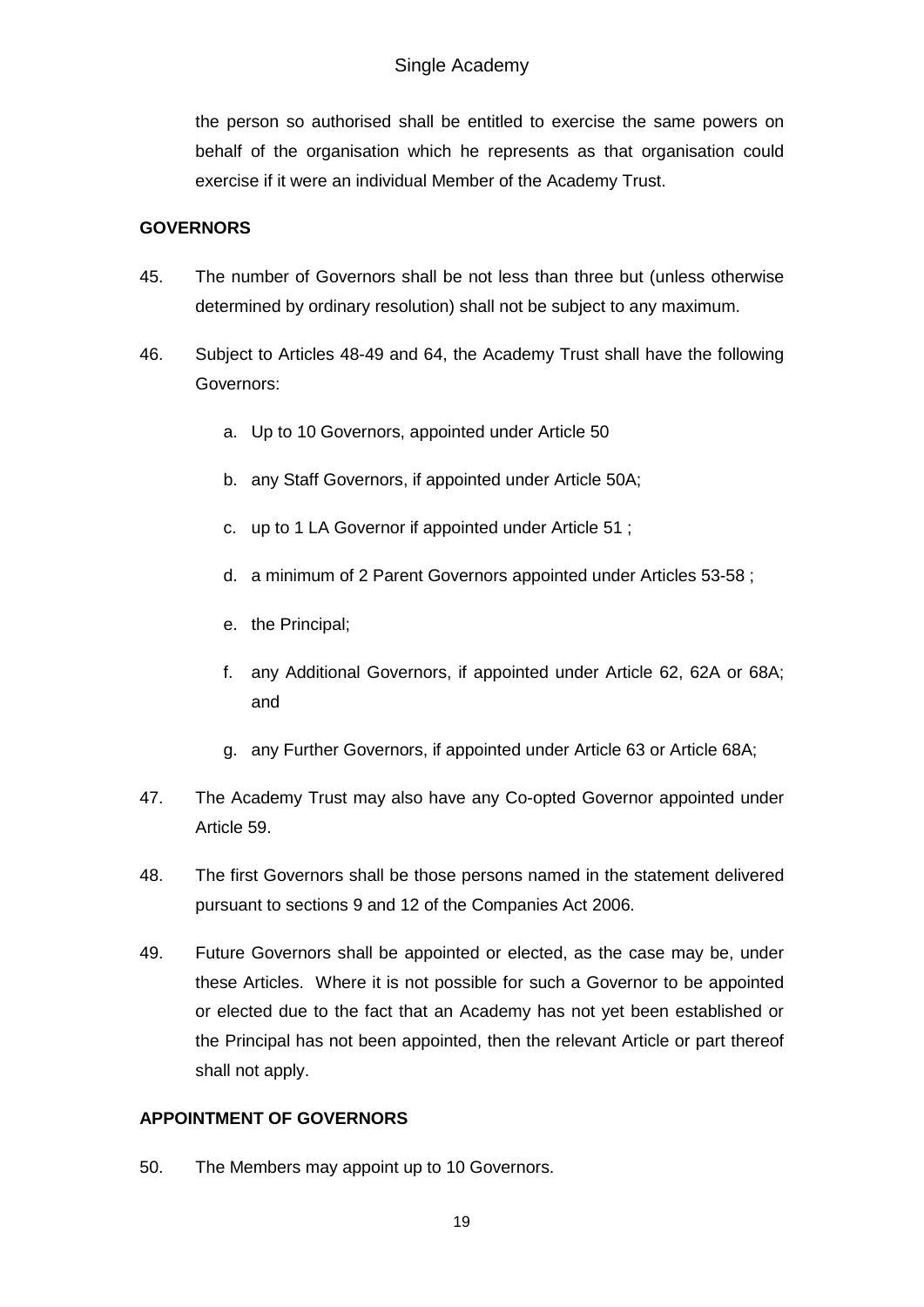- 50A. The Members may appoint Staff Governors through such process as they may determine, provided that the total number of Governors (including the Principal) who are employees of the Academy Trust does not exceed one third of the total number of Governors.
- 51. The LA may appoint the LA Governor.
- 52. The Principal shall be treated for all purposes as being an ex officio Governor.
- 53. Subject to Article 57, the Parent Governors shall be elected by parents of registered pupils at the Academy. A Parent Governor must be a parent of a pupil at the Academy at the time when he is elected.
- 54. The Governing Body shall make all necessary arrangements for, and determine all other matters relating to, an election of Parent Governors, including any question of whether a person is a parent of a registered pupil at the Academy. Any election of Parent Governors which is contested shall be held by secret ballot.
- 55. The arrangements made for the election of a Parent Governor shall provide for every person who is entitled to vote in the election to have an opportunity to do so by post or, if he prefers, by having his ballot paper returned to the Academy Trust by a registered pupil at the Academy.
- 56. Where a vacancy for a Parent Governor is required to be filled by election, the Governing Body shall take such steps as are reasonably practical to secure that every person who is known to them to be a parent of a registered pupil at the Academy is informed of the vacancy and that it is required to be filled by election, informed that he is entitled to stand as a candidate, and vote at the election, and given an opportunity to do so.
- 57. The number of Parent Governors required shall be made up by Parent Governors appointed by the Governing Body if the number of parents standing for election is less than the number of vacancies.
- 58. In appointing a Parent Governor the Governing Body shall appoint a person who is the parent of a registered pupil at the Academy; or where it is not reasonably practical to do so, a person who is the parent of a child of compulsory school age.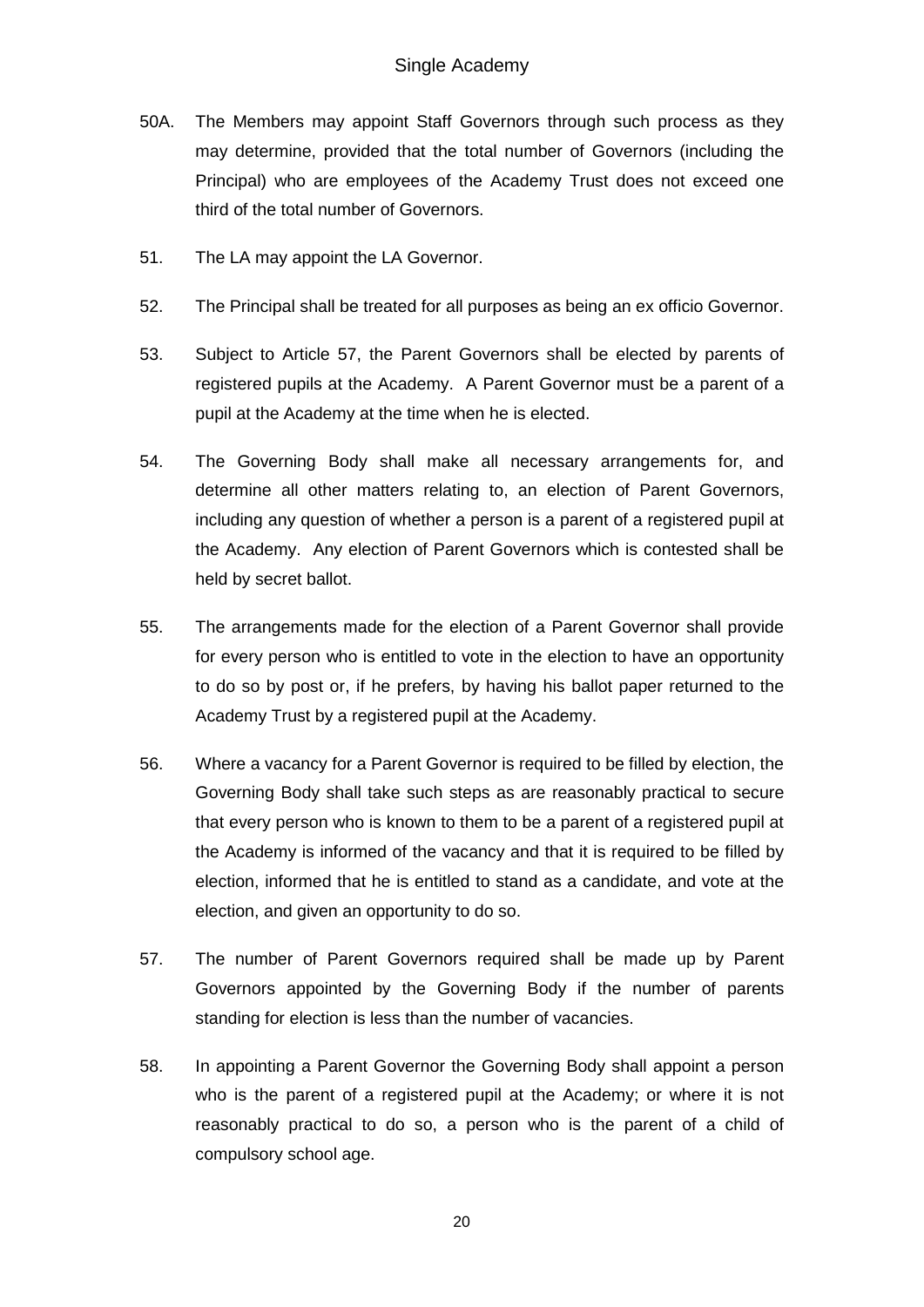# **CO-OPTED GOVERNORS**

59. The Governors may appoint up to 3 Co-opted Governors. A 'Co-opted Governor' means a person who is appointed to be a Governor by being Co opted by Governors who have not themselves been so appointed. The Governors may not co-opt an employee of the Academy Trust as a Co-opted Governor if thereby the number of Governors who are employees of the Academy Trust would exceed one third of the total number of Governors (including the Principal).

### **APPOINTMENT OF ADDITIONAL GOVERNORS**

- 60. The Secretary of State may give a warning notice to the Governors where he is satisfied
	- i) that the standards of performance of pupils at the Academy are unacceptably low, or
	- ii) that there has been a serious breakdown in the way the Academy is managed or governed, or
	- iii) that the safety of pupils or staff of the Academy is threatened (whether by a breakdown of discipline or otherwise).
- 61. For the purposes of Article 60 a 'warning notice' is a notice in writing by the Secretary of State to the Academy Trust delivered to the Office setting out—

a) the matters referred to in Article 60;

b) the action which he requires the Governors to take in order to remedy those matters; and

c) the period within which that action is to be taken by the Governors ('the compliance period').

62. The Secretary of State may appoint such Additional Governors as he thinks fit if the Secretary of State has:

a) given the Governors a warning notice in accordance with Article 60 ; and

b) the Governors have failed to comply, or secure compliance, with the notice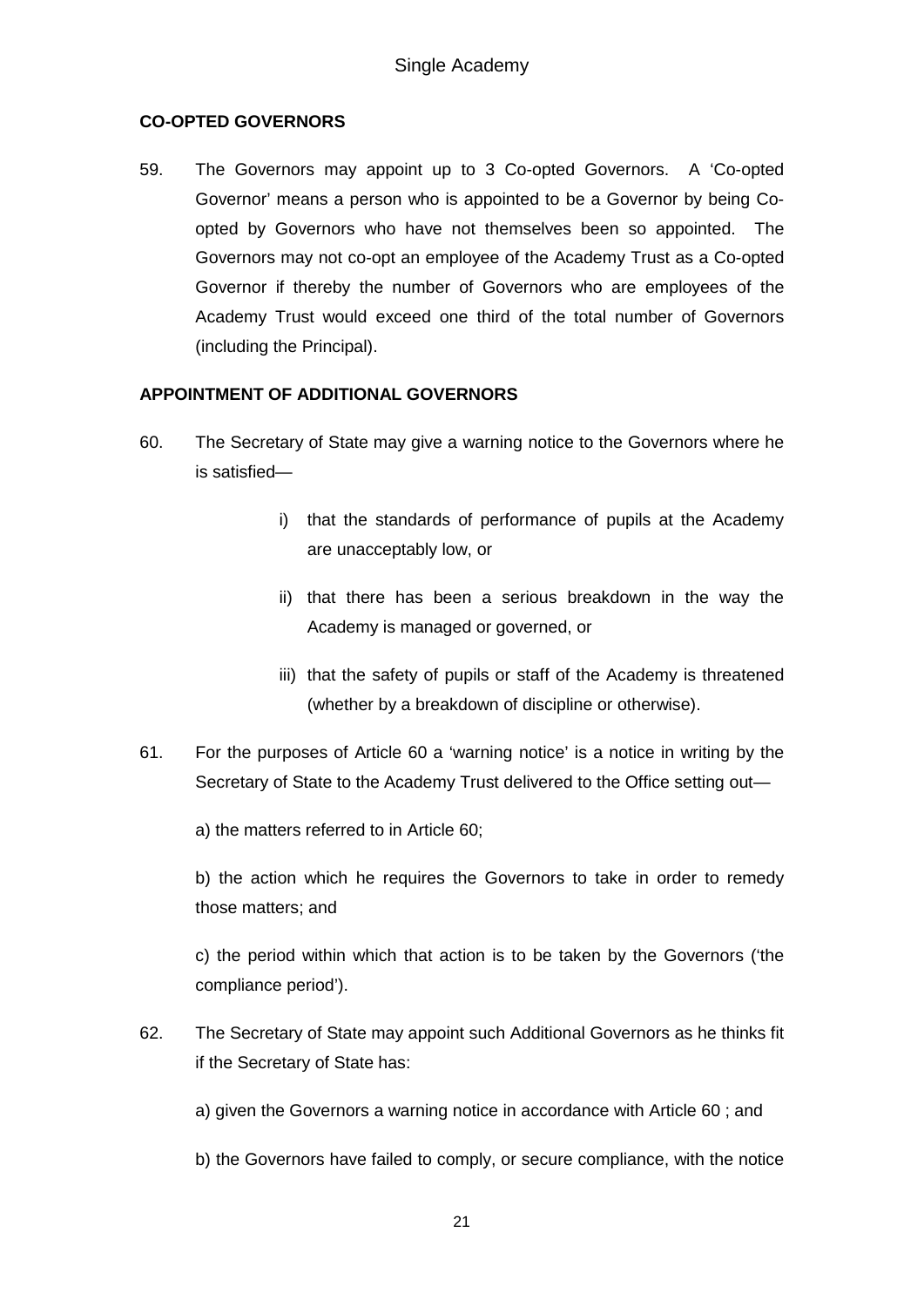to the Secretary of State's satisfaction within the compliance period.

- 62A The Secretary of State may also appoint such Additional Governors where following an Inspection by the Chief Inspector in accordance with the Education Act 2005 (an "Inspection") the Academy Trust receives an Ofsted grading (being a grade referred to in The Framework for School Inspection or any modification or replacement of that document for the time being in force) which amounts to a drop, either from one Inspection to the next Inspection or between any two Inspections carried out within a 5 year period, of two Ofsted grades. For the purposes of the foregoing the grade received by Waynflete Infant School shall be regarded as the grade received by the Academy.
- 63. The Secretary of State may also appoint such Further Governors as he thinks fit if a Special Measures Termination Event (as defined in the Funding Agreement) occurs in respect of the Academy.
- 64. Within 5 days of the Secretary of State appointing any Additional or Further Governors in accordance with Articles 62, 62A or 63, any Governors appointed under Article 50 and holding office immediately preceding the appointment of such Governors, shall resign immediately and the Members' power to appoint Governors under Article 50 shall remain suspended until the Secretary of State removes one or more of the Additional or Further Governors.

### **TERM OF OFFICE**

65. The term of office for any Governor shall be 4 years, save that this time limit shall not apply to the Principal. Subject to remaining eligible to be a particular type of Governor, any Governor may be re-appointed or re-elected.

### **RESIGNATION AND REMOVAL**

- 66. A Governor shall cease to hold office if he resigns his office by notice to the Academy Trust (but only if at least three Governors will remain in office when the notice of resignation is to take effect).
- 67. A Governor shall cease to hold office if he is removed by the person or persons who appointed him. This Article does not apply in respect of a Parent Governor.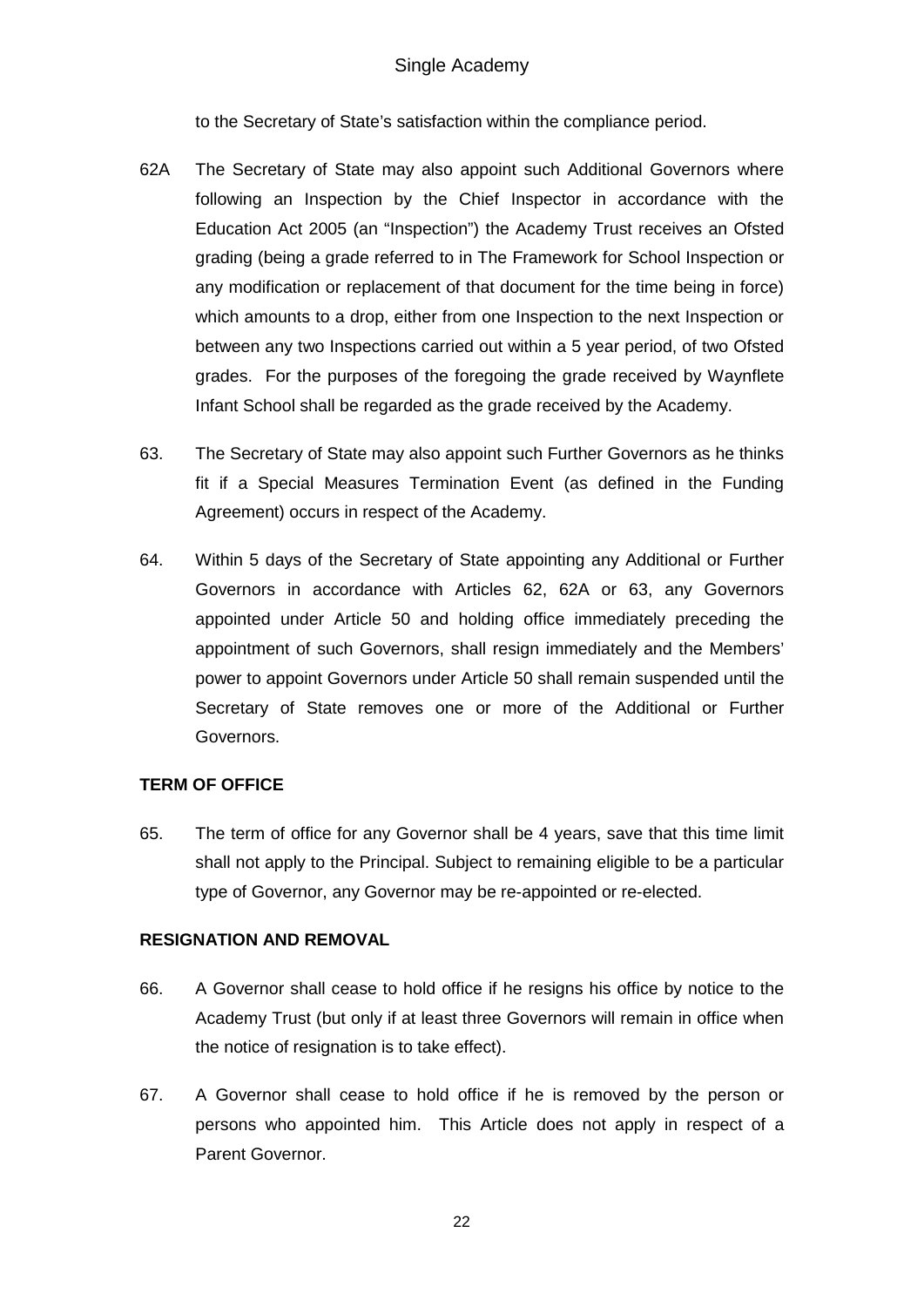- 68. Where a Governor resigns his office or is removed from office, the Governor or, where he is removed from office, those removing him, shall give written notice thereof to the Secretary.
- 68A. Where an Additional or Further Governor appointed pursuant to Articles 62, 62A or 63 ceases to hold office as a Governor for any reason, other than being removed by the Secretary of State, the Secretary of State shall be entitled to appoint an Additional or Further Governor in his place.

### **DISQUALIFICATION OF GOVERNORS**

- 69. No person shall be qualified to be a Governor unless he is aged 18 or over at the date of his election or appointment. No current pupil of the Academy shall be a Governor.
- 70. A Governor shall cease to hold office if he becomes incapable by reason of mental disorder, illness or injury of managing or administering his own affairs.
- 71. A Governor shall cease to hold office if he is absent without the permission of the Governors from all their meetings held within a period of six months and the Governors resolve that his office be vacated.
- 72. A person shall be disqualified from holding or continuing to hold office as a Governor if—

 a) his estate has been sequestrated and the sequestration has not been discharged, annulled or reduced; or

b) he is the subject of a bankruptcy restrictions order or an interim order.

- 73. A person shall be disqualified from holding or continuing to hold office as a Governor at any time when he is subject to a disqualification order or a disqualification undertaking under the Company Directors Disqualification Act 1986 or to an order made under section 429(2)(b) of the Insolvency Act 1986 (failure to pay under county court administration order).
- 74. A Governor shall cease to hold office if he ceases to be a Governor by virtue of any provision in the Companies Act 2006 or is disqualified from acting as a trustee by virtue of section 72 of the Charities Act 1993 (or any statutory re enactment or modification of that provision).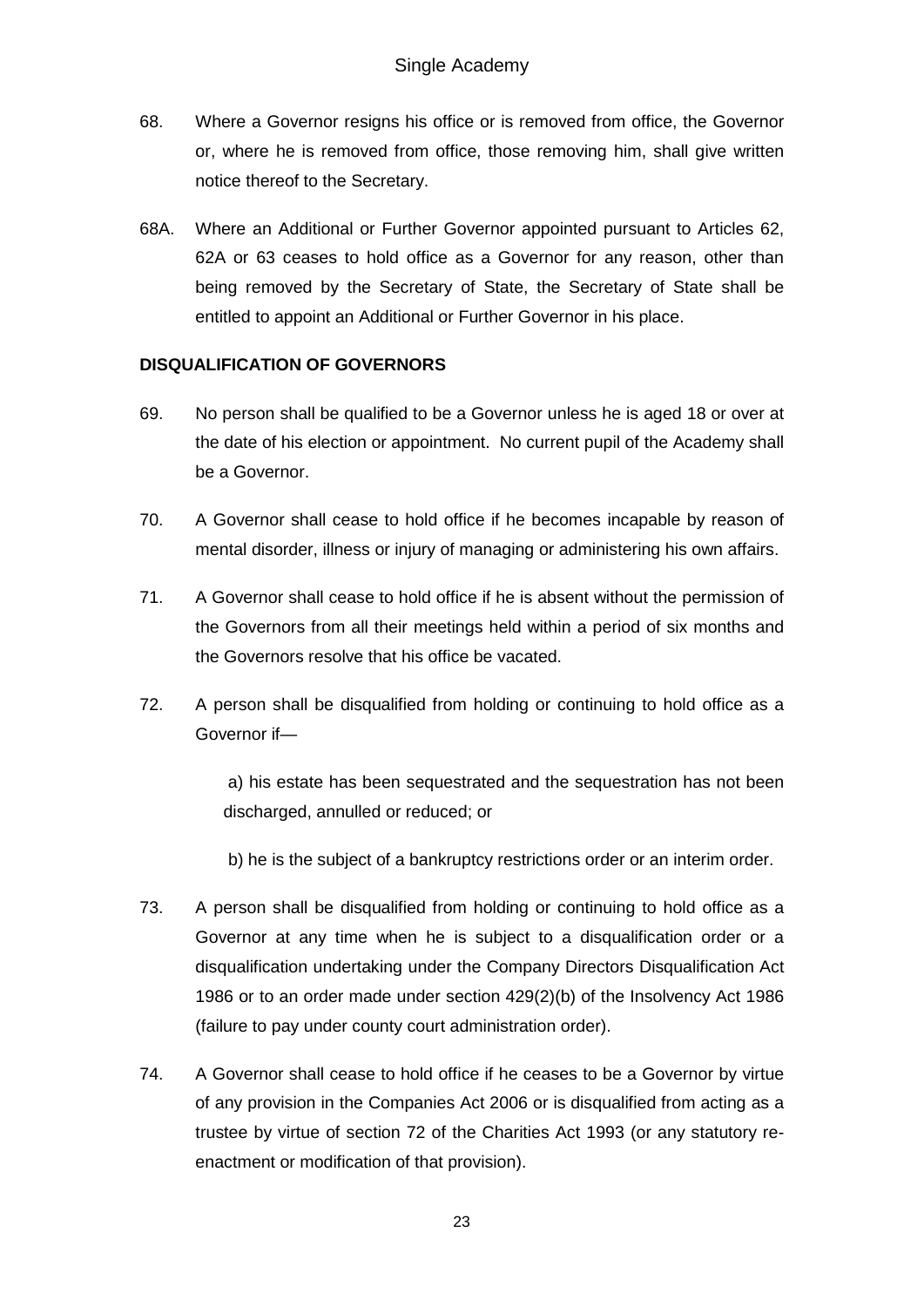- 75. A person shall be disqualified from holding or continuing to hold office as a Governor if he has been removed from the office of charity trustee or trustee for a charity by an order made by the Charity Commission or the High Court on the grounds of any misconduct or mismanagement in the administration of the charity for which he was responsible or to which he was privy, or which he by his conduct contributed to or facilitated.
- 76. A person shall be disqualified from holding or from continuing to hold office as a Governor at any time when he is:

 a) included in the list kept by the Secretary of State under section 1 of the Protection of Children Act 1999; or

 b) disqualified from working with children in accordance with Section 35 of the Criminal Justice and Court Services Act 2000; or

c) barred from regulated activity relating to children (within the meaning of section 3(2) of the Safeguarding Vulnerable Groups Act 2006)

- 77. A person shall be disqualified from holding or continuing to hold office as a Governor if he is a person in respect of whom a direction has been made under section 142 of the Education Act 2002 or is subject to any prohibition or restriction which takes effect as if contained in such a direction.
- 78. A person shall be disqualified from holding or continuing to hold office as a Governor where he has, at any time, been convicted of any criminal offence, excluding any that have been spent under the Rehabilitation of Offenders Act 1974 as amended, and excluding any offence for which the maximum sentence is a fine or a lesser sentence except where a person has been convicted of any offence which falls under section 72 of the Charities Act 1993.
- 79. After the Academy has opened, a person shall be disqualified from holding or continuing to hold office as a Governor if he has not provided to the chairman of the Governors a criminal records certificate at an enhanced disclosure level under section 113B of the Police Act 1997. In the event that the certificate discloses any information which would in the opinion of either the chairman or the Principal confirm their unsuitability to work with children that person shall be disqualified. If a dispute arises as to whether a person shall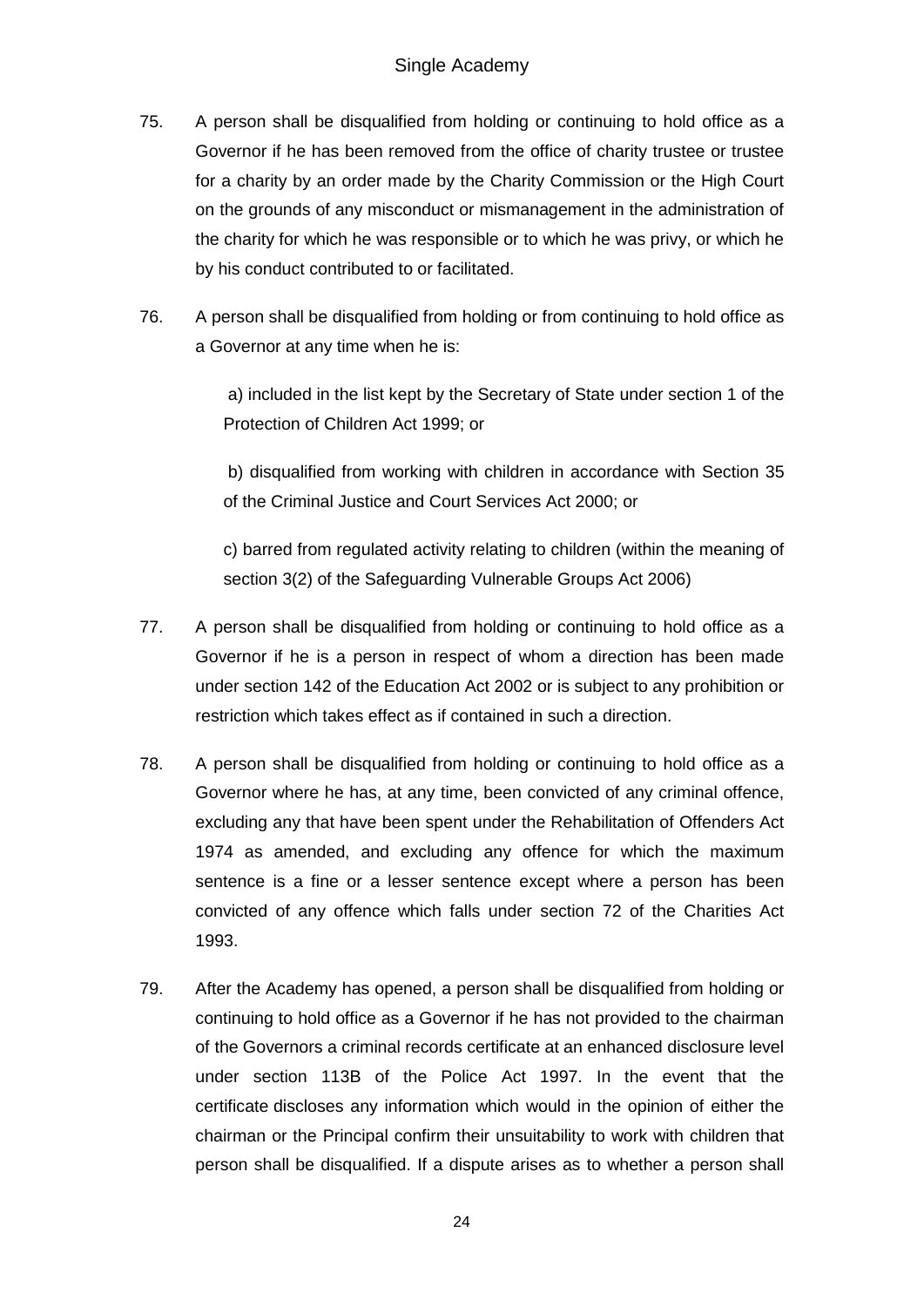be disqualified, a referral shall be made to the Secretary of State to determine the matter. The determination of the Secretary of State shall be final.

- 80. Where, by virtue of these Articles a person becomes disqualified from holding, or continuing to hold office as a Governor; and he is, or is proposed, to become such a Governor, he shall upon becoming so disqualified give written notice of that fact to the Secretary.
- 81. Articles 69 to 80 and Articles 98-99 also apply to any member of any committee of the Governors who is not a Governor.

# **SECRETARY TO THE GOVERNORS**

82. The Secretary shall be appointed by the Governors for such term, at such remuneration and upon such conditions as they may think fit; and any Secretary so appointed may be removed by them. The Secretary shall not be a Governor or a Principal. Notwithstanding this Article, the Governors may, where the Secretary fails to attend a meeting of theirs, appoint any one of their number or any other person to act as Secretary for the purposes of that meeting.

# **CHAIRMAN AND VICE-CHAIRMAN OF THE GOVERNORS**

- 83. The Governors shall each school year, at their first meeting in that year, elect a chairman and a vice-chairman from among their number. A Governor who is employed by the Academy Trust shall not be eligible for election as chairman or vice-chairman.
- 84. Subject to Article 85, the chairman or vice-chairman shall hold office as such until his successor has been elected in accordance with Article 86.
- 85. The chairman or vice-chairman may at any time resign his office by giving notice in writing to the Secretary. The chairman or vice-chairman shall cease to hold office if
	- a) he ceases to be a Governor;
	- b) he is employed by the Academy Trust;
	- c) he is removed from office in accordance with these Articles; or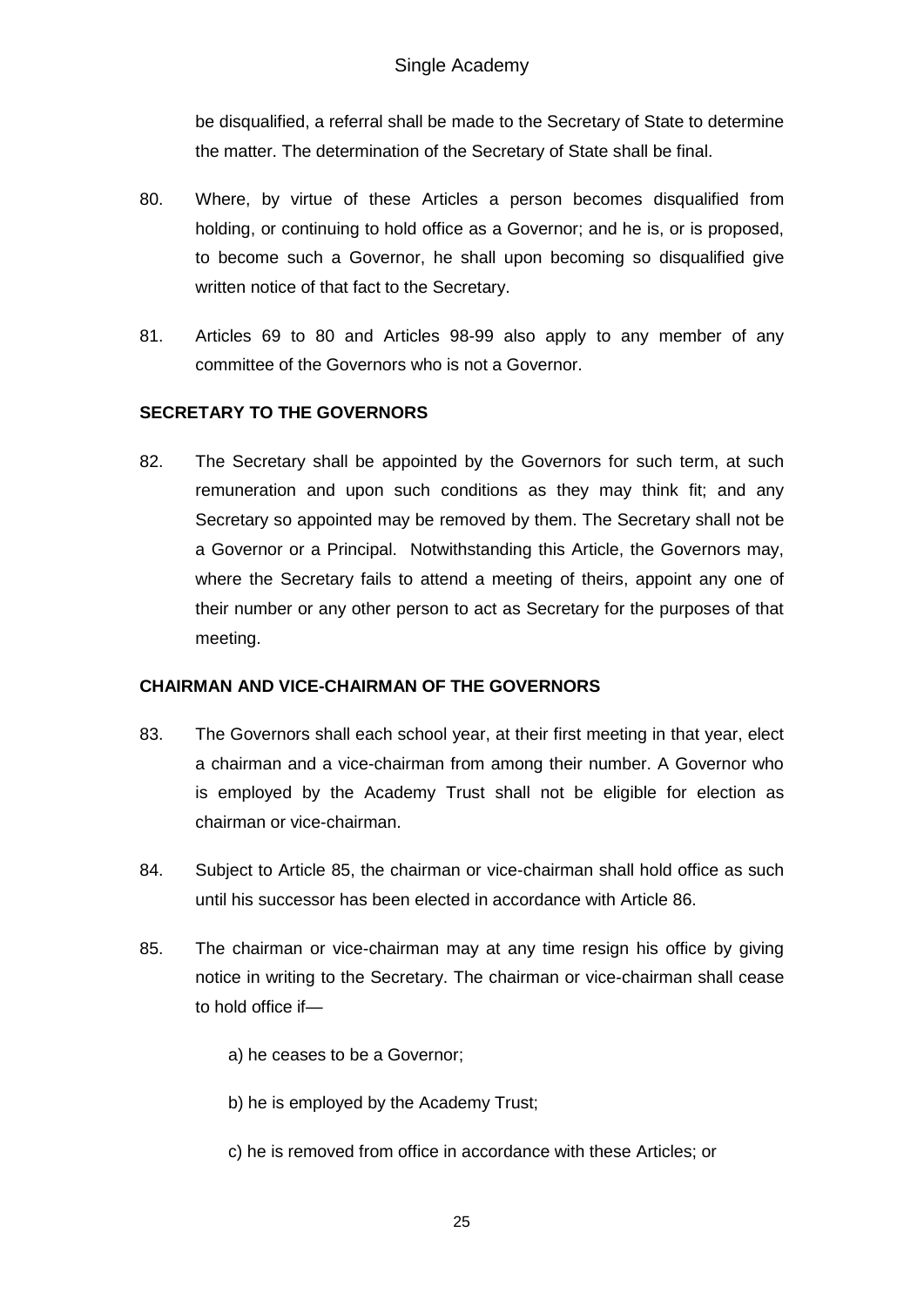- d) in the case of the vice-chairman, he is elected in accordance with these Articles to fill a vacancy in the office of chairman.
- 86. Where by reason of any of the matters referred to in Article 85, a vacancy arises in the office of chairman or vice-chairman, the Governors shall at their next meeting elect one of their number to fill that vacancy.
- 87. Where the chairman is absent from any meeting or there is at the time a vacancy in the office of the chairman, the vice-chairman shall act as the chair for the purposes of the meeting.
- 88. Where in the circumstances referred to in Article 87 the vice-chairman is also absent from the meeting or there is at the time a vacancy in the office of vice chairman, the Governors shall elect one of their number to act as a chairman for the purposes of that meeting, provided that the Governor elected shall not be a person who is employed by the Academy Trust.
- 89. The Secretary shall act as chairman during that part of any meeting at which the chairman is elected.
- 90. Any election of the chairman or vice-chairman which is contested shall be held by secret ballot.
- 91. The Governors may remove the chairman or vice-chairman from office in accordance with these Articles.
- 92. A resolution to remove the chairman or vice-chairman from office which is passed at a meeting of the Governors shall not have effect unless—

 a) it is confirmed by a resolution passed at a second meeting of the Governors held not less than fourteen days after the first meeting; and

 b) the matter of the chairman's or vice-chairman's removal from office is specified as an item of business on the agenda for each of those meetings.

93. Before the Governors resolve at the relevant meeting on whether to confirm the resolution to remove the chairman or vice-chairman from office, the Governor or Governors proposing his removal shall at that meeting state their reasons for doing so and the chairman or vice-chairman shall be given an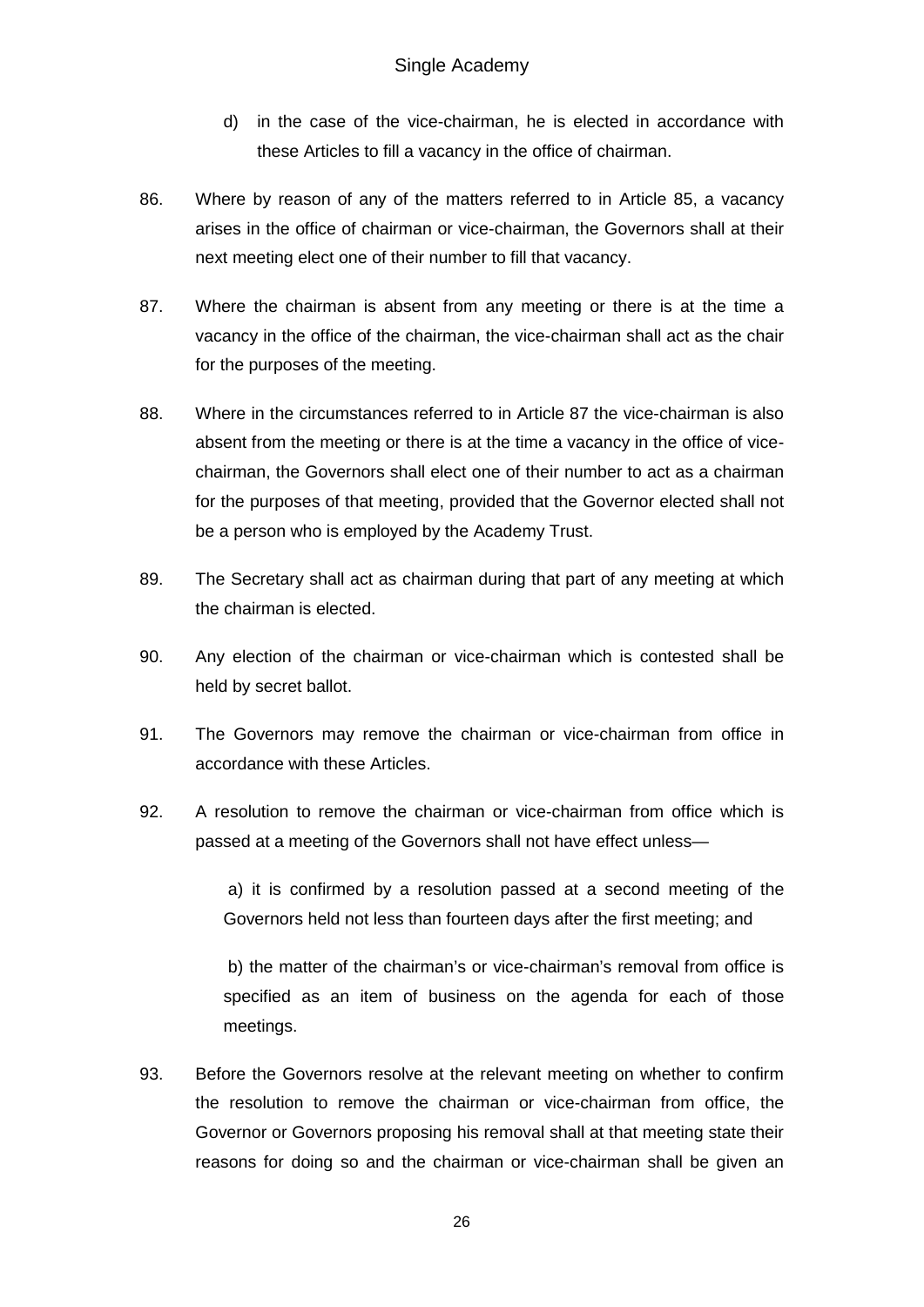opportunity to make a statement in response.

### **POWERS OF GOVERNORS**

- 94. Subject to provisions of the Companies Act 2006, the Articles and to any directions given by special resolution, the business of the Academy Trust shall be managed by the Governors who may exercise all the powers of the Academy Trust. No alteration of the Articles and no such direction shall invalidate any prior act of the Governors which would have been valid if that alteration had not been made or that direction had not been given. The powers given by this Article shall not be limited by any special power given to the Governors by the Articles and a meeting of Governors at which a quorum is present may exercise all the powers exercisable by the Governors.
- 95. In addition to all powers hereby expressly conferred upon them and without detracting from the generality of their powers under the Articles the Governors shall have the following powers, namely:

 a) to expend the funds of the Academy Trust in such manner as they shall consider most beneficial for the achievement of the Object and to invest in the name of the Academy Trust such part of the funds as they may see fit and to direct the sale or transposition of any such investments and to expend the proceeds of any such sale in furtherance of the Object; and

b) to enter into contracts on behalf of the Academy Trust.

- 96. In the exercise of their powers and functions, the Governors may consider any advice given by the Principal and any other executive officer.
- 97. Any bank account in which any money of the Academy Trust is deposited shall be operated by the Governors in the name of the Academy Trust. All cheques and orders for the payment of money from such an account shall be signed by at least two signatories authorised by the Governors.

# **CONFLICTS OF INTEREST**

98. Any Governor who has or can have any direct or indirect duty or personal interest (including but not limited to any Personal Financial Interest) which conflicts or may conflict with his duties as a Governor shall disclose that fact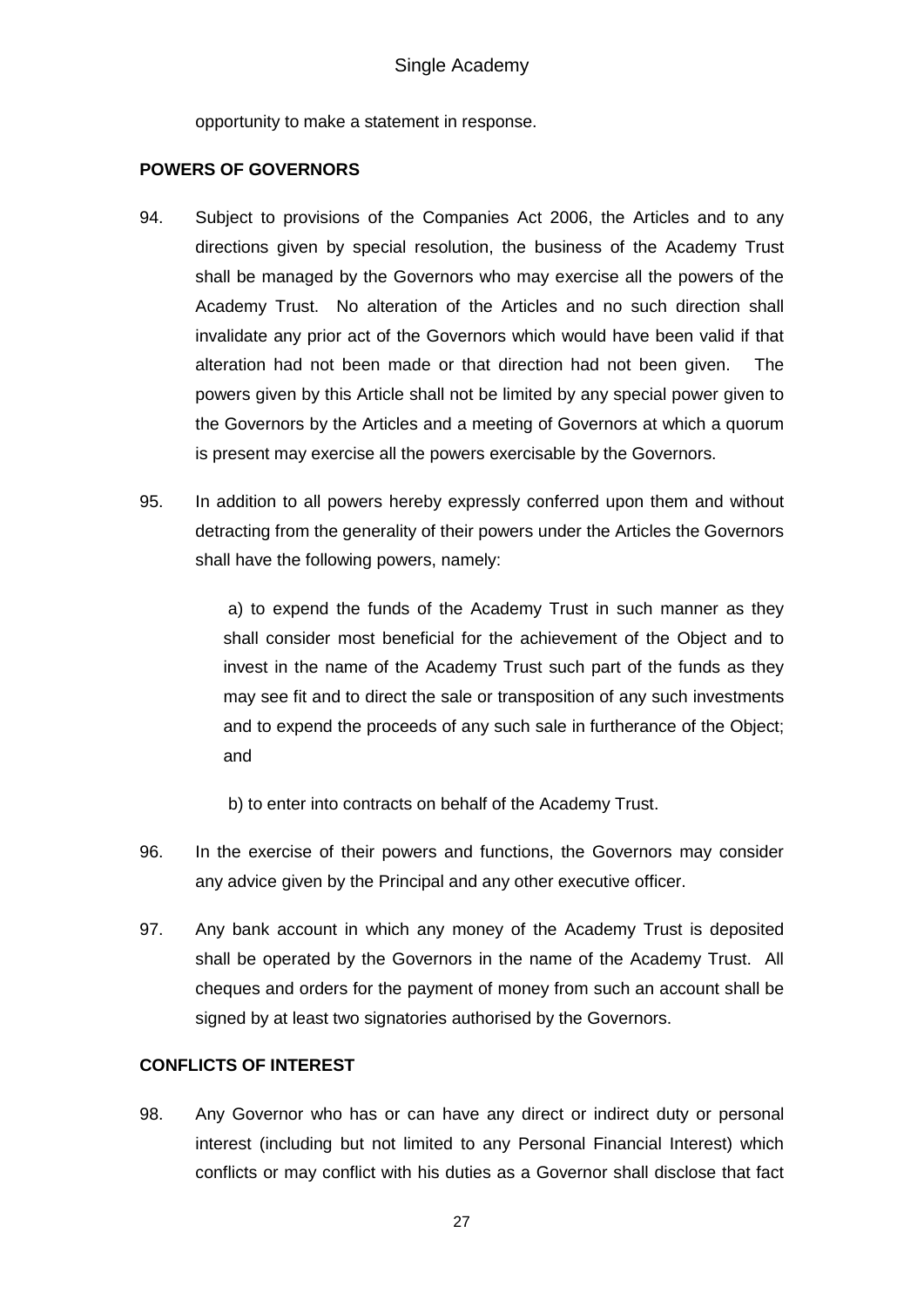to the Governors as soon as he becomes aware of it. A Governor must absent himself from any discussions of the Governors in which it is possible that a conflict will arise between his duty to act solely in the interests of the Academy Trust and any duty or personal interest (including but not limited to any Personal Financial Interest).

99. For the purpose of Article 98, a Governor has a Personal Financial Interest in the employment or remuneration of, or the provision of any other benefit to, that Governor as permitted by and as defined by articles 6.5-6.9 .

# **THE MINUTES**

100. The minutes of the proceedings of a meeting of the Governors shall be drawn up and entered into a book kept for the purpose by the person acting as Secretary for the purposes of the meeting; and shall be signed (subject to the approval of the Governors) at the same or next subsequent meeting by the person acting as chairman thereof. The minutes shall include a record of:

a) all appointments of officers made by the Governors; and

 b) all proceedings at meetings of the Academy Trust and of the Governors and of committees of Governors including the names of the Governors present at each such meeting.

# **COMMITTEES**

101. Subject to these Articles, the Governors may establish any committee. Subject to these Articles, the constitution, membership and proceedings of any committee shall be determined by the Governors. The establishment, terms of reference, constitution and membership of any committee of the Governors shall be reviewed at least once in every twelve months. The membership of any committee of the Governors may include persons who are not Governors, provided that a majority of members of any such committee shall be Governors. The Governors may determine that some or all of the members of a committee who are not Governors shall be entitled to vote in any proceedings of the committee. No vote on any matter shall be taken at a meeting of a committee of the Governors unless the majority of members of the committee present are Governors.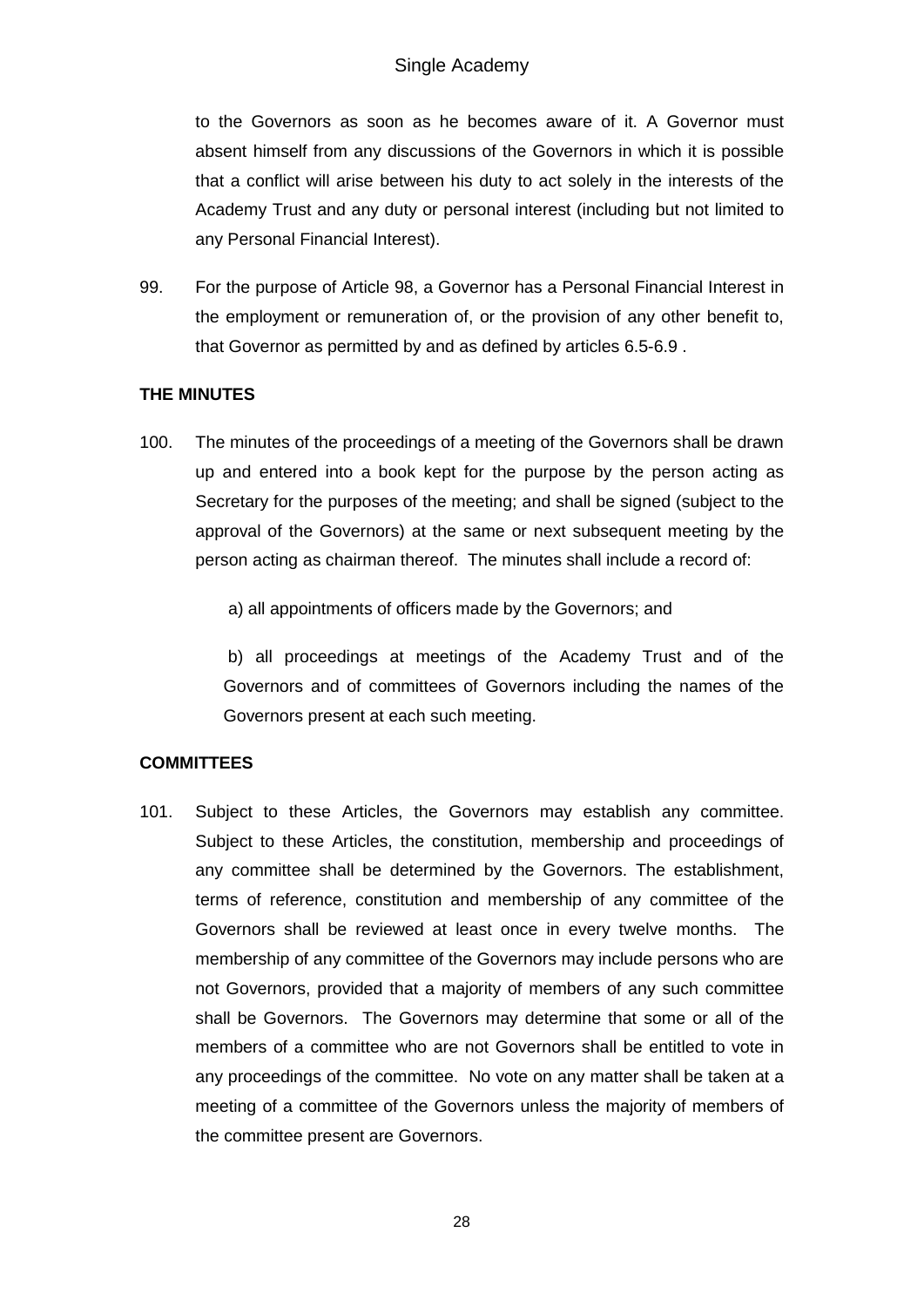### **DELEGATION**

- 102. The Governors may delegate to any Governor, committee, the Principal or any other holder of an executive office, such of their powers or functions as they consider desirable to be exercised by them. Any such delegation may be made subject to any conditions the Governors may impose and may be revoked or altered.
- 103. Where any power or function of the Governors is exercised by any committee, any Governor, Principal or any other holder of an executive office, that person or committee shall report to the Governors in respect of any action taken or decision made with respect to the exercise of that power or function at the meeting of the Governors immediately following the taking of the action or the making of the decision.

### **PRINCIPAL**

104. The Governors shall appoint the Principal. The Governors may delegate such powers and functions as they consider are required by the Principal for the internal organisation, management and control of the Academy (including the implementation of all policies approved by the Governors and for the direction of the teaching and curriculum at the Academy).

### **MEETINGS OF THE GOVERNORS**

- 105. Subject to these Articles, the Governors may regulate their proceedings as they think fit.
- 106. The Governors shall hold at least three meetings in every school year. Meetings of the Governors shall be convened by the Secretary. In exercising his functions under this Article the Secretary shall comply with any direction—

a) given by the Governors; or

 b) given by the chairman of the Governors or, in his absence or where there is a vacancy in the office of chairman, the vice-chairman of the Governors, so far as such direction is not inconsistent with any direction given as mentioned in (a).

107. Any three Governors may, by notice in writing given to the Secretary,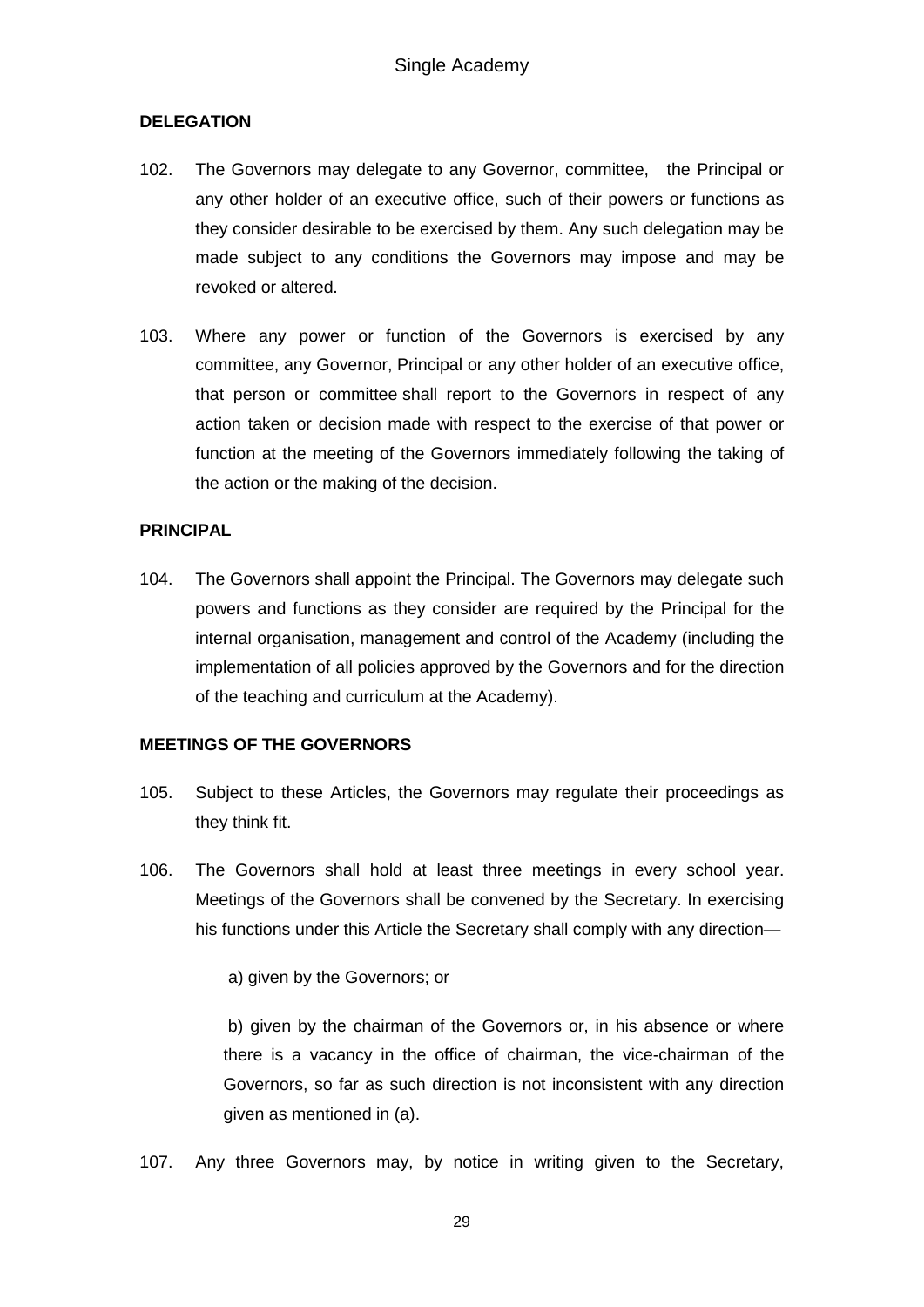requisition a meeting of the Governors; and it shall be the duty of the Secretary to convene such a meeting as soon as is reasonably practicable.

108. Each Governor shall be given at least fourteen clear days before the date of a meeting –

> a) notice in writing thereof, signed by the Secretary, and sent to each Governor at the address provided by each Governor from time to time; and

b) a copy of the agenda for the meeting;

provided that where the chairman or, in his absence or where there is a vacancy in the office of chairman, the vice-chairman, so determines on the ground that there are matters demanding urgent consideration, it shall be sufficient if the written notice of a meeting, and the copy of the agenda thereof are given within such shorter period as he directs.

- 109. The convening of a meeting and the proceedings conducted thereat shall not be invalidated by reason of any individual not having received written notice of the meeting or a copy of the agenda thereof.
- 110. A resolution to rescind or vary a resolution carried at a previous meeting of the Governors shall not be proposed at a meeting of the Governors unless the consideration of the rescission or variation of the previous resolution is a specific item of business on the agenda for that meeting.
- 111. A meeting of the Governors shall be terminated forthwith if-
	- (a) the Governors so resolve; or
	- (b) the number of Governors present ceases to constitute a quorum for a meeting of the Governors in accordance with Article 114, subject to Article 116.
- 112. Where in accordance with Article 111 a meeting is not held or is terminated before all the matters specified as items of business on the agenda for the meeting have been disposed of, a further meeting shall be convened by the Secretary as soon as is reasonably practicable, but in any event within seven days of the date on which the meeting was originally to be held or was so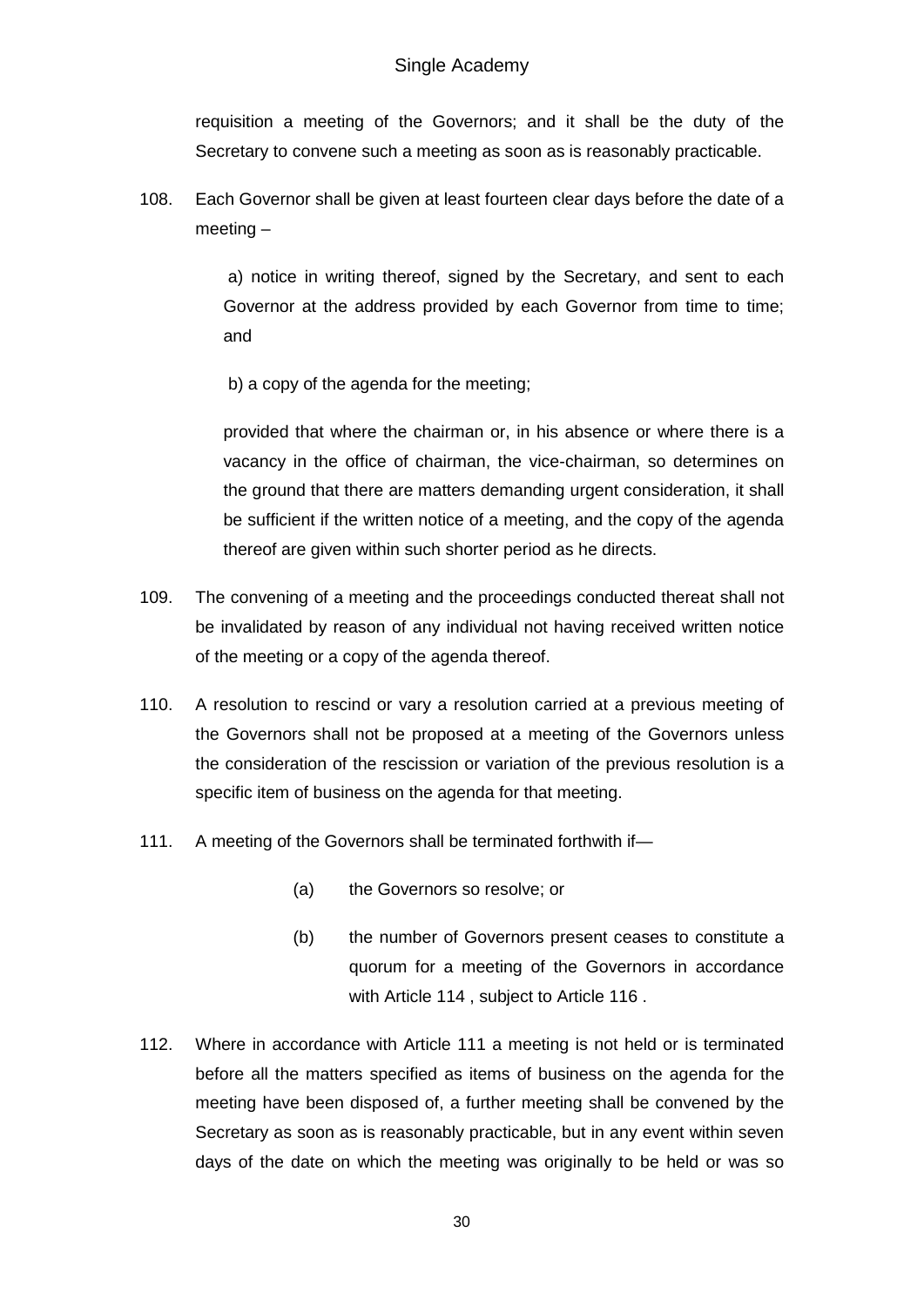terminated.

- 113. Where the Governors resolve in accordance with Article 111 to adjourn a meeting before all the items of business on the agenda have been disposed of, the Governors shall before doing so determine the time and date at which a further meeting is to be held for the purposes of completing the consideration of those items, and they shall direct the Secretary to convene a meeting accordingly.
- 114. Subject to Article 116 the quorum for a meeting of the Governors, and any vote on any matter thereat, shall be any three Governors, or, where greater, any one third (rounded up to a whole number) of the total number of Governors holding office at the date of the meeting. If the Secretary of State has appointed Additional or Further Governors then a majority of the quorum must be made up of Additional or Further Governors.
- 115. The Governors may act notwithstanding any vacancies in their number, but, if the numbers of Governors is less than the number fixed as the quorum, the continuing Governors may act only for the purpose of filling vacancies or of calling a general meeting.
- 116. The quorum for the purposes of
	- a. appointing a parent Governor under Article 57;
	- b. any vote on the removal of a Governor in accordance with Article 67;
	- c. any vote on the removal of the chairman of the Governors in accordance with Article 91;

shall be any two-thirds (rounded up to a whole number) of the persons who are at the time Governors entitled to vote on those respective matters.

- 117. Subject to these Articles, every question to be decided at a meeting of the Governors shall be determined by a majority of the votes of the Governors present and voting on the question. Every Governor shall have one vote.
- 118. Subject to Article 114-116, where there is an equal division of votes, the chairman of the meeting shall have a casting vote in addition to any other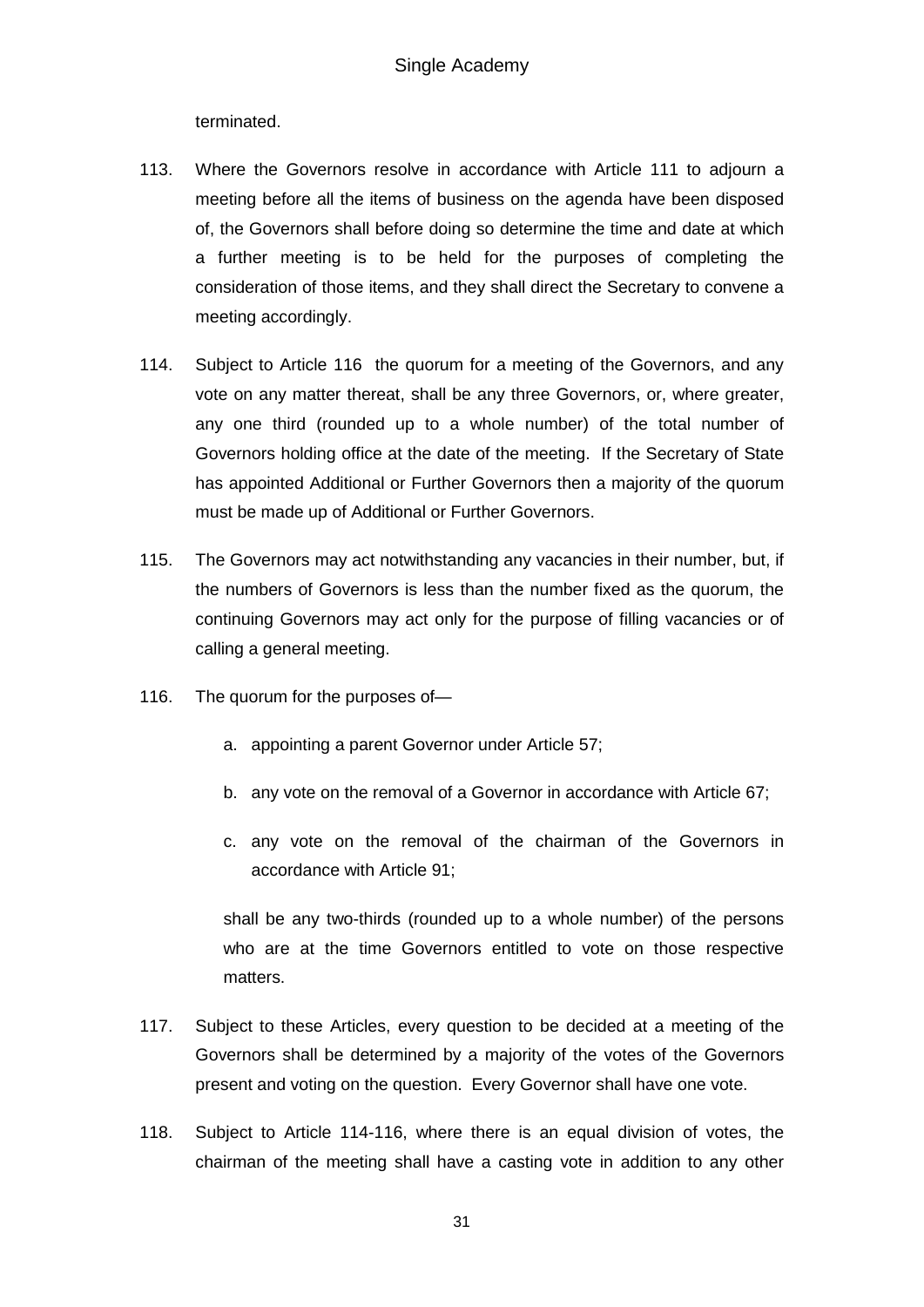vote he may have.

- 119. The proceedings of the Governors shall not be invalidated by
	- a. any vacancy among their number; or
	- b. any defect in the election, appointment or nomination of any Governor.
- 120. A resolution in writing, signed by all the Governors entitled to receive notice of a meeting of Governors or of a committee of Governors, shall be valid and effective as if it had been passed at a meeting of Governors or (as the case may be) a committee of Governors duly convened and held. Such a resolution may consist of several documents in the same form, each signed by one or more of the Governors.
- 121. Subject to Article122, the Governors shall ensure that a copy of:
	- a. the agenda for every meeting of the Governors;
	- b. the draft minutes of every such meeting, if they have been approved by the person acting as chairman of that meeting;
	- c. the signed minutes of every such meeting; and
	- d. any report, document or other paper considered at any such meeting,

are, as soon as is reasonably practicable, made available at the Academy to persons wishing to inspect them.

122. There may be excluded from any item required to be made available in pursuance of Article 121, any material relating to—

> a. a named teacher or other person employed, or proposed to be employed, at the Academy;

b. a named pupil at, or candidate for admission to, the Academy; and

 c. any matter which, by reason of its nature, the Governors are satisfied should remain confidential.

123. Any Governor shall be able to participate in meetings of the Governors by telephone or video conference provided that: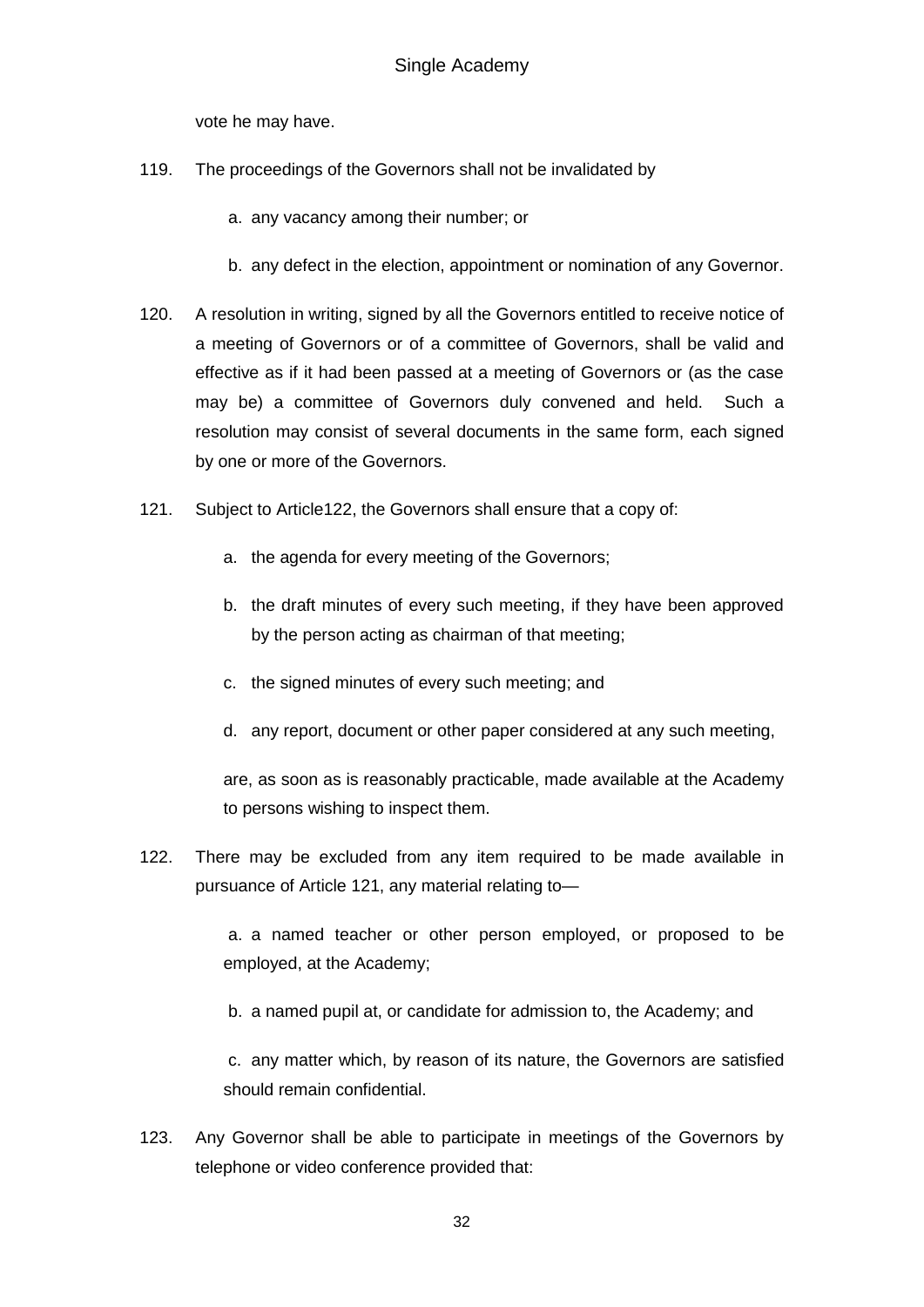a. he has given notice of his intention to do so detailing the telephone number on which he can be reached and/or appropriate details of the video conference suite from which he shall be taking part at the time of the meeting at least 48 hours before the meeting; and

 b. the Governors have access to the appropriate equipment if after all reasonable efforts it does not prove possible for the person to participate by telephone or video conference the meeting may still proceed with its business provided it is otherwise quorate.

# **PATRONS AND HONORARY OFFICERS**

124. The Governors may from time to time appoint any person whether or not a Member of the Academy Trust to be a patron of the Academy Trust or to hold any honorary office and may determine for what period he is to hold such office.

### **THE SEAL**

125. The seal, if any, shall only be used by the authority of the Governors or of a committee of Governors authorised by the Governors. The Governors may determine who shall sign any instrument to which the seal is affixed and unless otherwise so determined it shall be signed by a Governor and by the Secretary or by a second Governor.

# **ACCOUNTS**

126. Accounts shall be prepared in accordance with the relevant Statement of Recommended Practice as if the Academy Trust was a non-exempt charity and Parts 15 and 16 of the Companies Act 2006 and shall file these with the Secretary of State and the Principal Regulator by 31 December each Academy Financial Year.

# **ANNUAL REPORT**

127. The Governors shall prepare its Annual Report in accordance with the Statement of Recommended Practice as if the Academy Trust was a non exempt charity and shall file these with the Secretary of State and the Principal Regulator by 31 December each Academy Financial Year.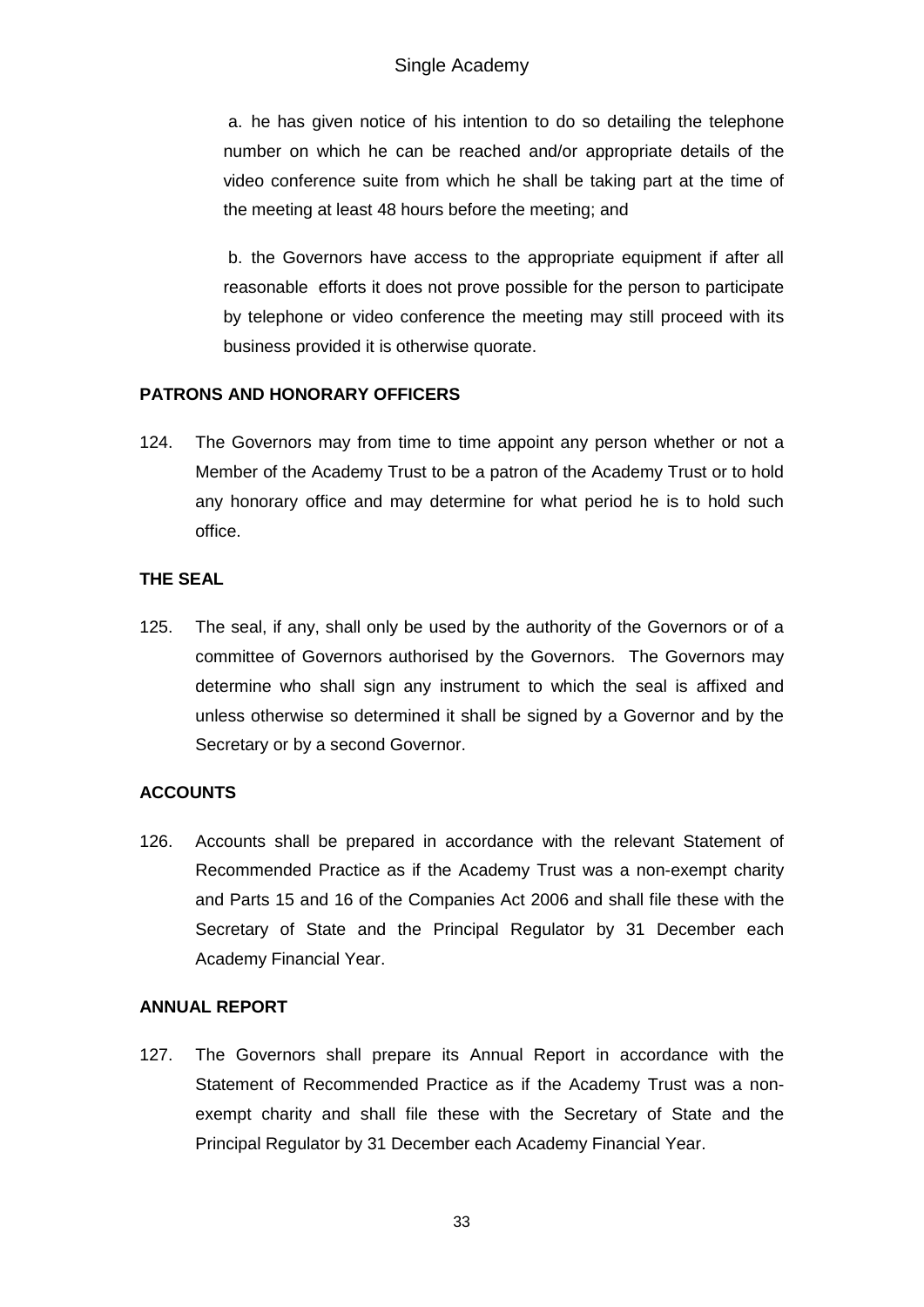### **ANNUAL RETURN**

128. The Governors shall comply with their obligations under Part 24 of the Companies Act 2006 (or any statutory re-enactment or modification of that Act) with regard to the preparation of an annual return to the Registrar of Companies and in accordance with the Statement of Recommended Practice as if the Academy Trust was a non-exempt charity and to the Secretary of State and the Principal Regulator by 31 December each Academy Financial Year.

### **NOTICES**

- 129. Any notice to be given to or by any person pursuant to the Articles (other than a notice calling a meeting of the Governors) shall be in writing or shall be given using electronic communications to an address for the time being notified for that purpose to the person giving the notice. In these Articles, "Address" in relation to electronic communications, includes a number or address used for the purposes of such communications.
- 130. A notice may be given by the Academy Trust to a Member either personally or by sending it by post in a prepaid envelope addressed to the Member at his registered address or by leaving it at that address or by giving it using electronic communications to an address for the time being notified to the Academy Trust by the Member. A Member whose registered address is not within the United Kingdom and who gives to the Academy Trust an address within the United Kingdom at which notices may be given to him, or an address to which notices may be sent using electronic communications, shall be entitled to have notices given to him at that address, but otherwise no such Member shall be entitled to receive any notice from the Academy Trust.
- 131. A Member present, either in person or by proxy, at any meeting of the Academy Trust shall be deemed to have received notice of the meeting and, where necessary, of the purposes for which it was called.
- 132. Proof that an envelope containing a notice was properly addressed, prepaid and posted shall be conclusive evidence that the notice was given. Proof that a notice contained in an electronic communication was sent in accordance with guidance issued by the Institute of Chartered Secretaries and Administrators shall be conclusive evidence that the notice was given. A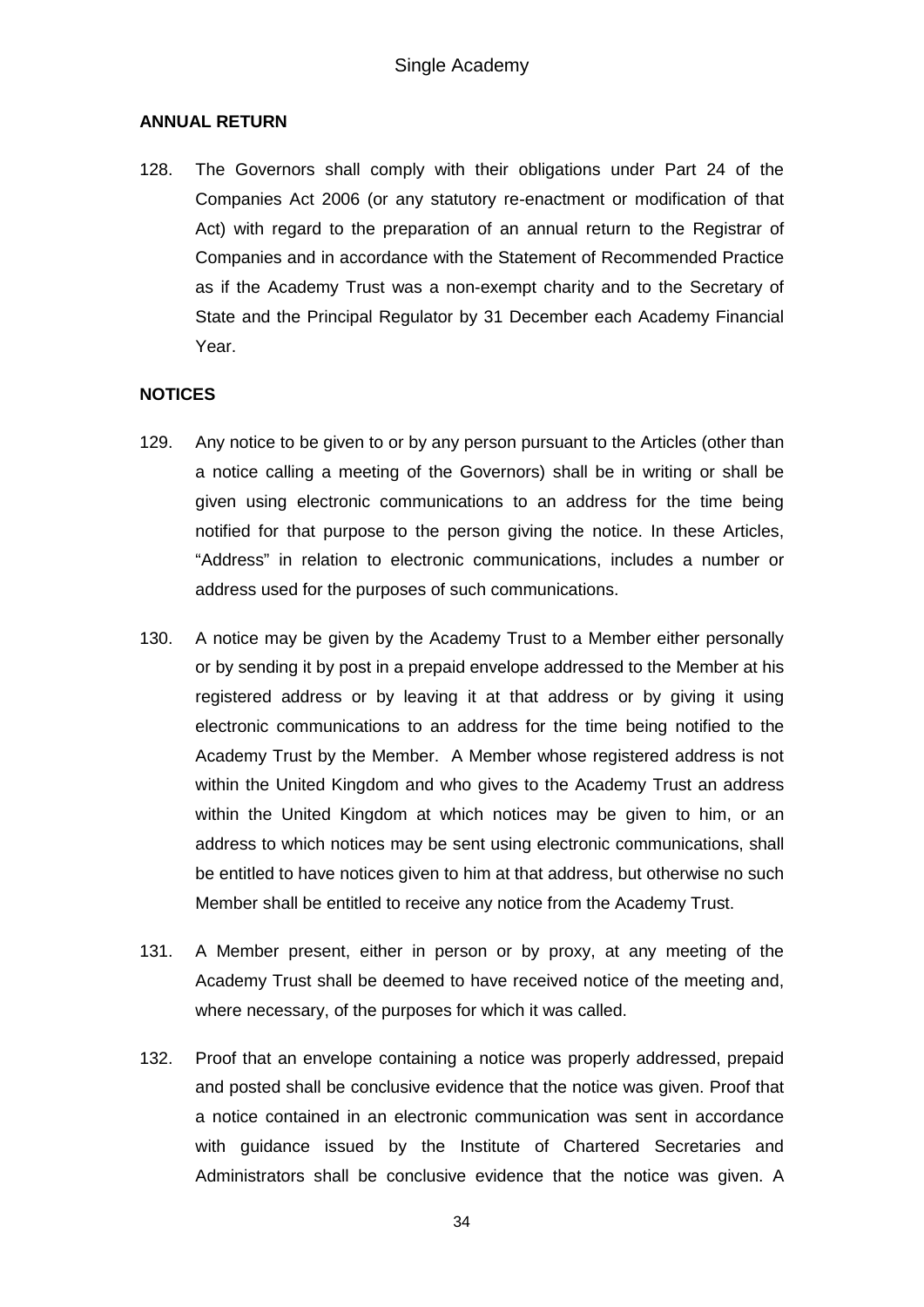notice shall be deemed to be given at the expiration of 48 hours after the envelope containing it was posted or, in the case of a notice contained in an electronic communication, at the expiration of 48 hours after the time it was sent.

### **INDEMNITY**

133. Subject to the provisions of the Companies Act 2006 every Governor or other officer or auditor of the Academy Trust shall be indemnified out of the assets of the Academy Trust against any liability incurred by him in that capacity in defending any proceedings, whether civil or criminal, in which judgment is given in favour or in which he is acquitted or in connection with any application in which relief is granted to him by the court from liability for negligence, default, breach of duty or breach of trust in relation to the affairs of the Academy Trust.

### **RULES**

134. The Governors may from time to time make such rules or bye laws as they may deem necessary or expedient or convenient for the proper conduct and management of the Academy Trust and for purposes of prescribing classes of and conditions of membership, and in particular but without prejudice to the generality of the foregoing, they may by such rules or bye laws regulate:

> a. the admission and classification of Members of the Academy Trust (including the admission of organisations to membership) and the rights and privileges of such Members, and the conditions of membership and the terms on which Members may resign or have their membership terminated and the entrance fees, subscriptions and other fees or payments to be made by Members;

> b. the conduct of Members of the Academy Trust in relation to one another, and to the Academy Trust's servants;

> c. the setting aside of the whole or any part or parts of the Academy Trust's premises at any particular time or times or for any particular purpose or purposes;

> d. the procedure at general meetings and meetings of the Governors and committees of the Governors in so far as such procedure is not regulated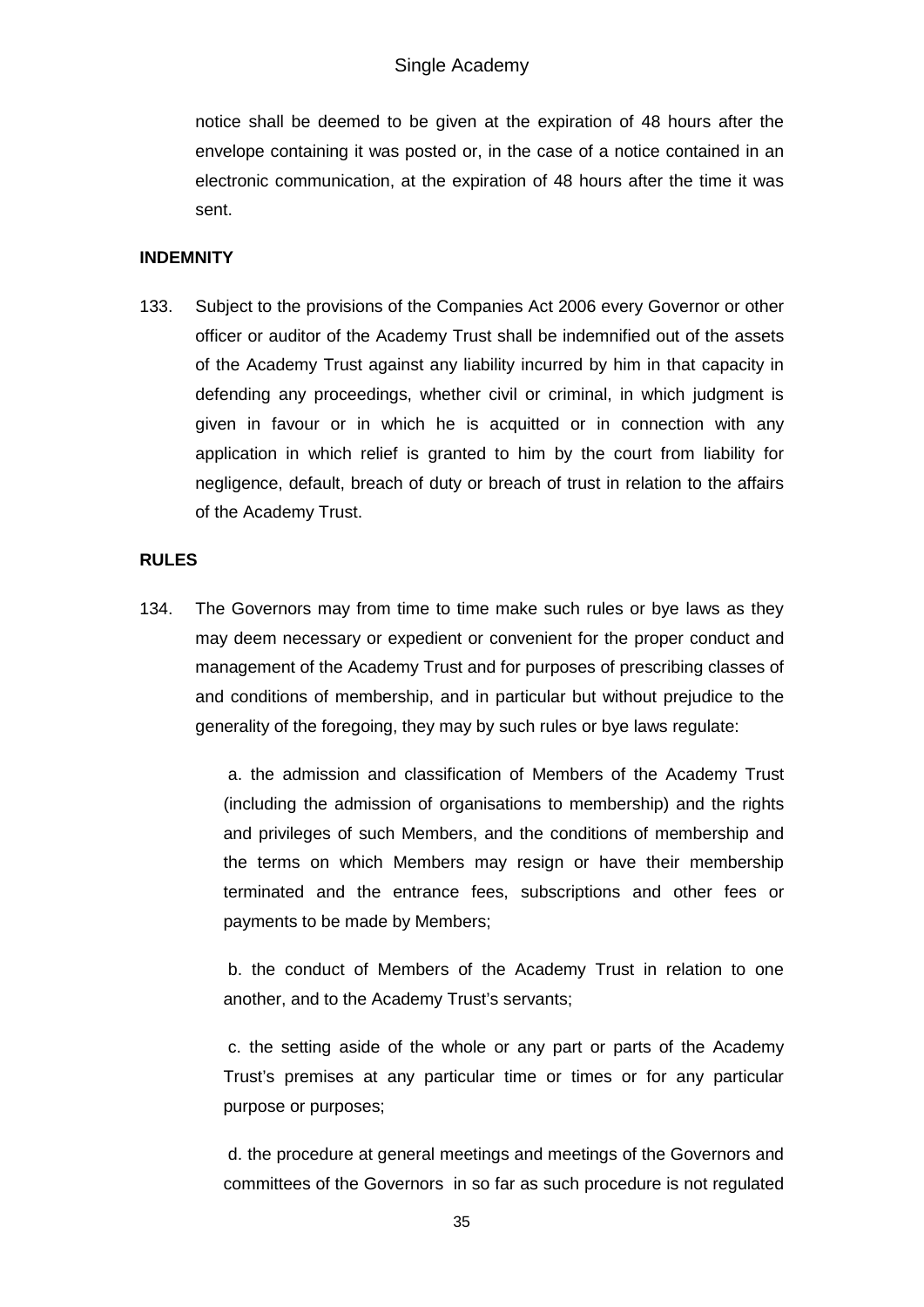by the Articles; and

- e. generally, all such matters as are commonly the subject matter of company rules.
- 135. The Academy Trust in general meeting shall have power to alter, add or to repeal the rules or bye laws and the Governors shall adopt such means as they think sufficient to bring to the notice of Members of the Academy Trust all such rules or bye laws, which shall be binding on all Members of the Academy Trust. Provided that no rule or bye law shall be inconsistent with, or shall affect or repeal anything contained in the Articles.

### **AVOIDING INFLUENCED COMPANY STATUS**

- 136. Notwithstanding the number of Members from time to time, the maximum aggregate number of votes exercisable by Local Authority Associated Persons shall never exceed 19.9% of the total number of votes exercisable by Members in general meeting and the votes of the other Members having a right to vote at the meeting will be increased on a pro-rata basis.
- 137. No person who is a Local Authority Associated Person may be appointed as a Governor if, once the appointment had taken effect, the number of Governors who are Local Authority Associated Persons would represent 20% or more of the total number of Governors. Upon any resolution put to the Governors, the maximum aggregate number of votes exercisable by any Governors who are Local Authority Associated Persons shall represent a maximum of 19.9% of the total number of votes cast by the Governors on such a resolution and the votes of the other Governors having a right to vote at the meeting will be increased on a pro-rata basis.
- 138. No person who is a Local Authority Associated Person is eligible to be appointed to the office of Governor unless his appointment to such office is authorised by the local authority to which he is associated.
- 139. If at the time of either his becoming a Member of the Academy Trust or his first appointment to office as a Governor any Member or Governor was not a Local Authority Associated Person but later becomes so during his membership or tenure as a Governor he shall be deemed to have immediately resigned his membership and/or resigned from his office as a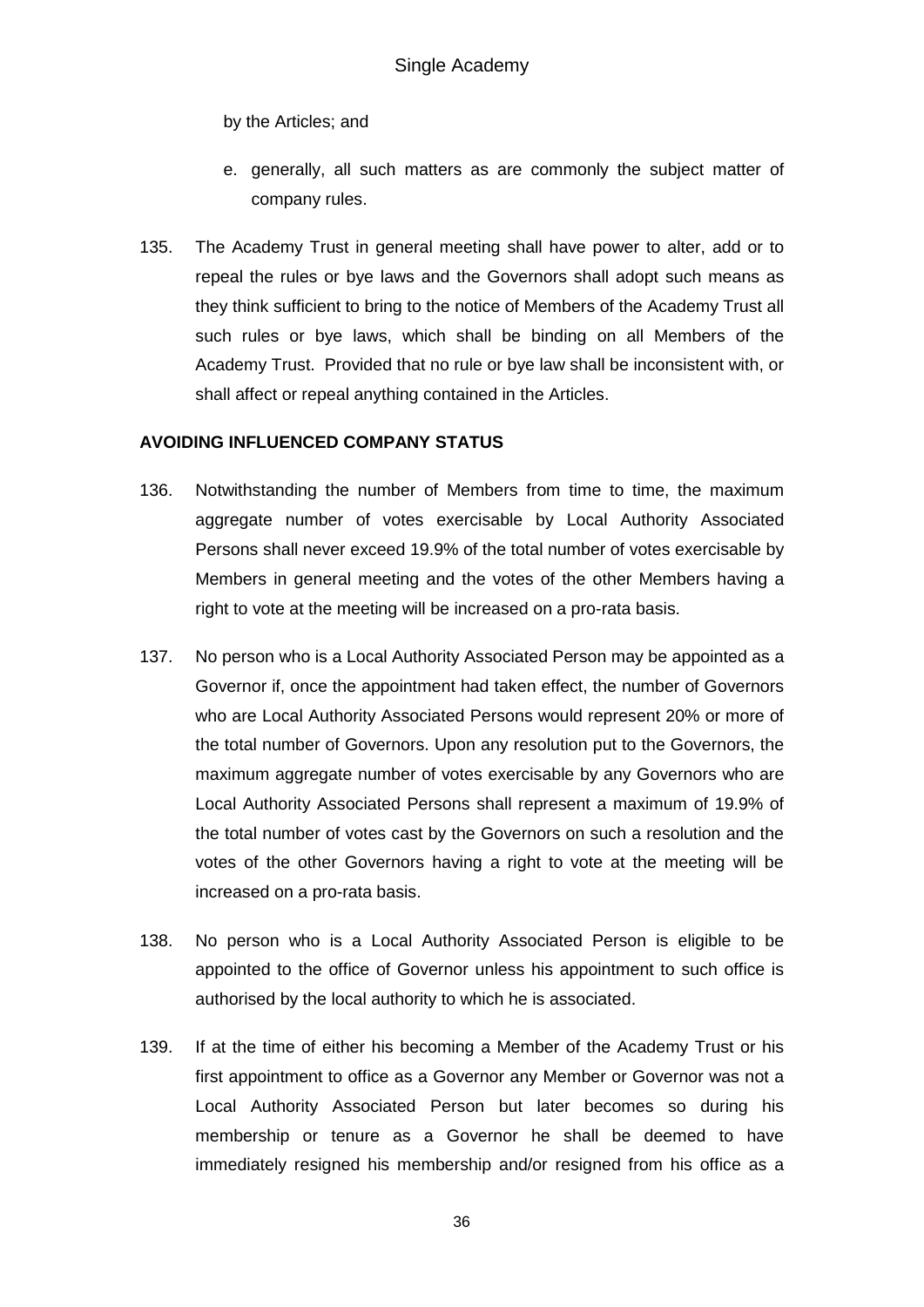Governor as the case may be.

- 140. If at any time the number of Governors or Members who are also Local Authority Associated Persons would (but for Articles 136 to 139 inclusive) represent 20% or more of the total number of Governors or Members (as the case may be) then a sufficient number of the Governors or Members (as the case may be) who are Local Authority Associated Persons shall be deemed to have resigned as Governors or Members (as the case may be) immediately before the occurrence of such an event to ensure that at all times the number of such Governors or Members (as the case may be) is never equal to or greater than 20% of the total number of Governors or Members (as the case may be). Governors or Members (as the case may be) who are Local Authority Associated Persons shall be deemed to have resigned in order of their appointment date the most recently appointed resigning first.
- 141. The Members will each notify the Academy Trust and each other if at any time they believe that the Academy Trust or any of its subsidiaries has become subject to the influence of a local authority (as described in section 69 of the Local Government and Housing Act).